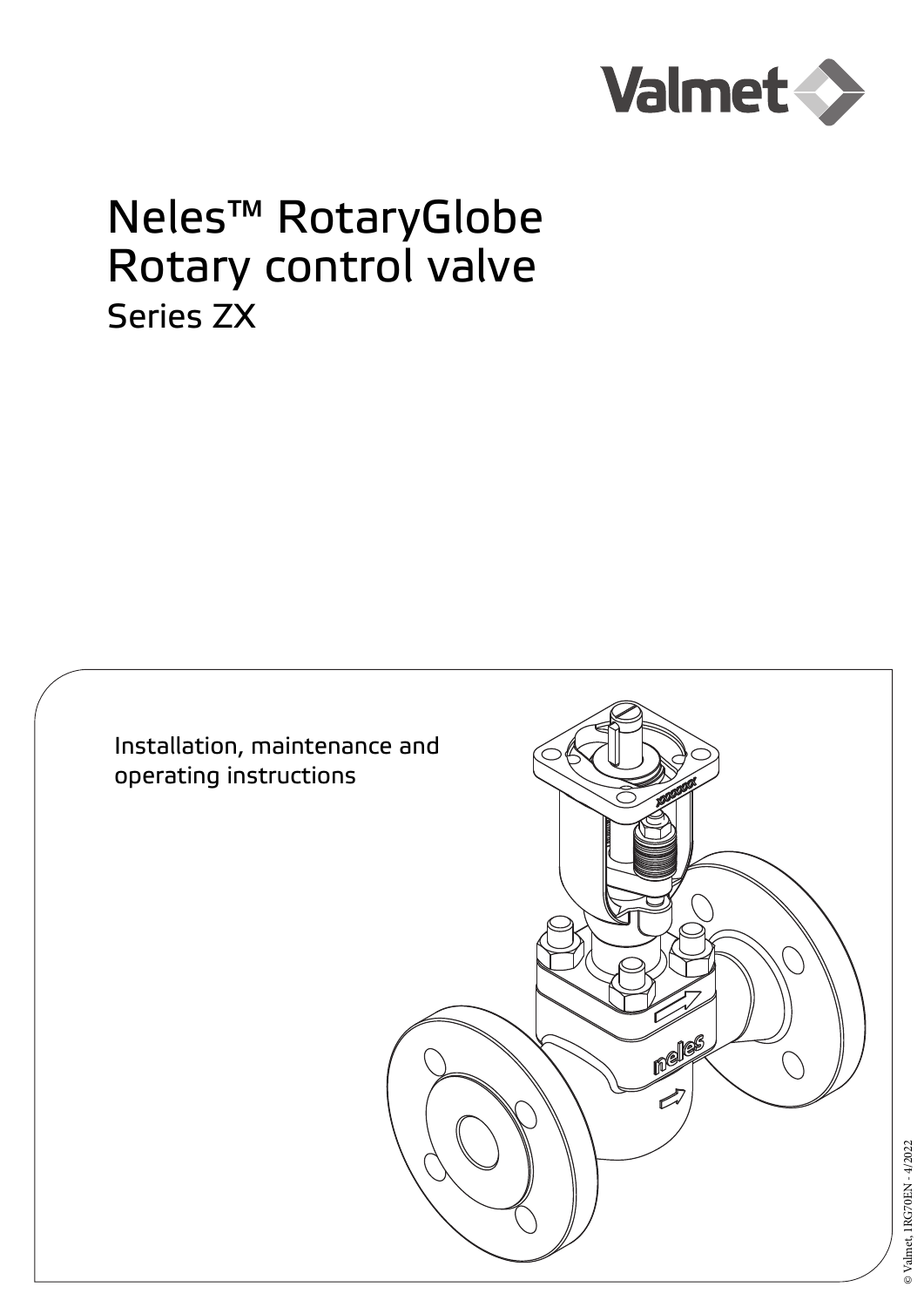## TABLE OF CONTENTS

| <b>GENERAL</b>                                                                                 | 3                | <b>TESTING THE VALVE</b>                      |                |
|------------------------------------------------------------------------------------------------|------------------|-----------------------------------------------|----------------|
| Scope of the manual<br>Valve construction<br>Valve markings<br><b>Technical specifications</b> | 3<br>3<br>3<br>3 | <b>MOUNTING THE</b><br><b>ACTUATOR</b>        | 7              |
| Valve approvals                                                                                | 3<br>3           | <b>TOOLS</b>                                  | $\overline{7}$ |
| CE marking<br>Recycling and disposal<br>Safety precautions                                     | 4<br>4           | <b>ORDERING SPARE PARTS</b>                   | $\overline{7}$ |
| Welding notes<br>TRANSPORTATION,                                                               | 4                | <b>TROUBLE SHOOTING</b><br><b>TABLE</b>       | 8              |
| <b>RECEPTION AND</b><br><b>STORAGE</b>                                                         | 4                | <b>EXPLODED VIEW AND</b><br><b>PARTS LIST</b> | 9              |
| <b>VALVE INSTALLATION</b><br>General<br>Installation into the pipeline                         | 5<br>5<br>5      | <b>DIMENSIONS AND</b><br><b>WEIGHTS</b>       | 10             |
| Control valve assembly<br>Valve insulation                                                     | 5<br>5           | <b>TYPE CODE</b>                              | 16             |
| <b>MAINTENANCE</b>                                                                             | 5                |                                               |                |
| Maintenance general<br>Gland packing adjustment<br>Replacing the gland packing                 | 5<br>6<br>6      |                                               |                |

Subject to change without notice. All trademarks are property of their respective owners.

[Replacing the trim 6](#page-5-2)



This product meets the requirements set by the Customs Union of the Republic of Belarus, the Republic of Kazakhstan and the Russian Federation.

#### **READ THESE INSTRUCTIONS FIRST!**

These instructions provide information about safe handling and operation of the valve.

If you require additional assistance, please contact the manufacturer or manufacturer's representative.

#### **SAVE THESE INSTRUCTIONS!**

Addresses and phone numbers are printed on the back cover.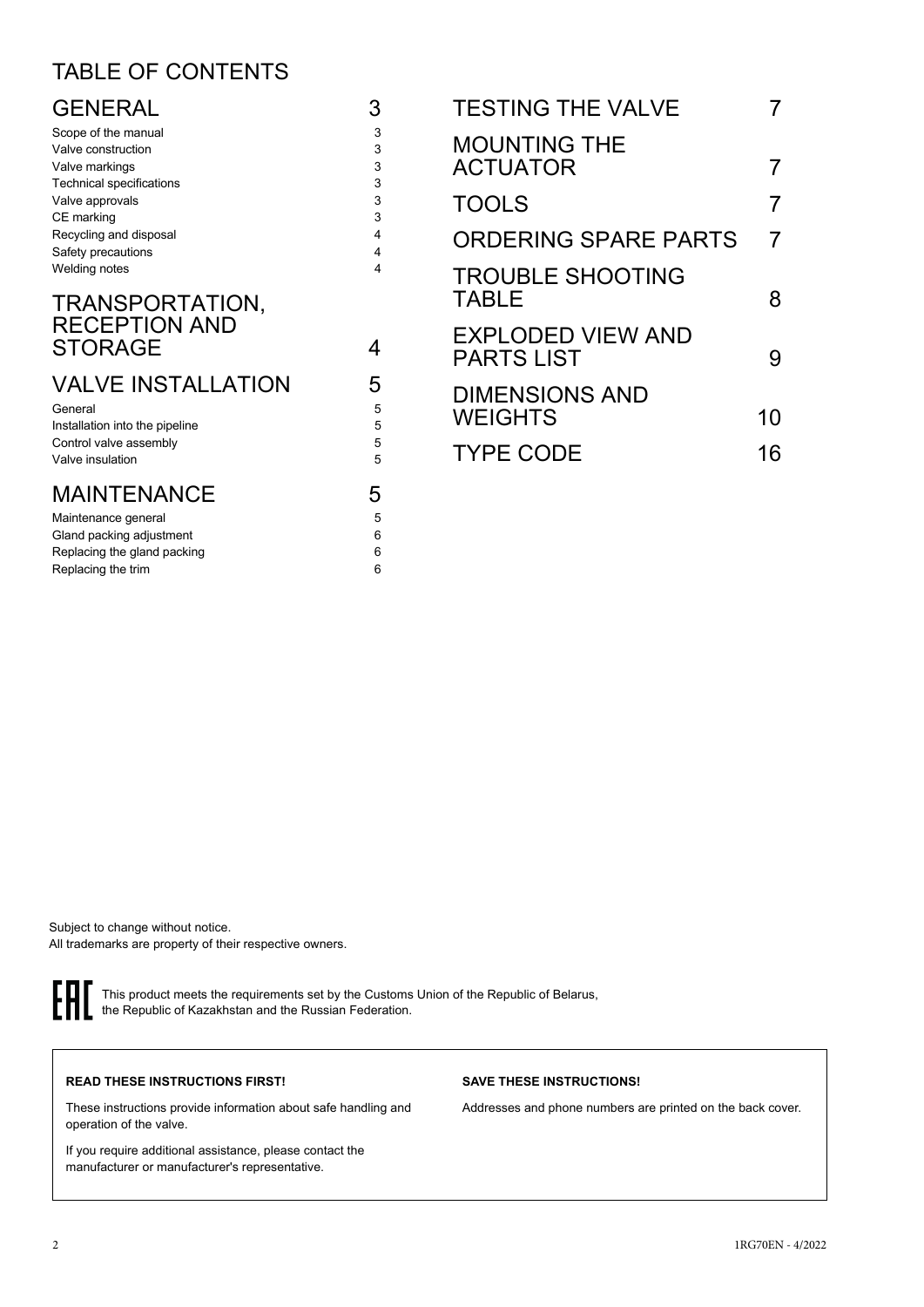## <span id="page-2-0"></span>1 GENERAL

### <span id="page-2-1"></span>1.1 Scope of the manual

This manual provides essential information on series ZX rotary globe valves. Actuators and positioners are only discussed briefly. Refer to the individual manuals for further information on their installation, operation and maintenance.

#### **NOTE:**

Selection and use of the valve in a specific application requires close consideration of detailed aspects. Due to the nature of the product, this manual cannot cover all the individual situations that may occur when the valve is used.

If you are uncertain about use of the valve or its suitability for your intended purpose, please contact Valmet for more information.

For valves in oxygen service, please see also the separate installation, maintenance and operating instructions for oxygen service (see Neles document id:10O270EN.pdf)

### <span id="page-2-2"></span>1.2 Valve construction

Series ZX valves are flanged rotary control valves. The valve cage and plug with stem is a module accessible through the bonnet opening of the body. Fluid flows up into the cage sealed between the body and the bonnet. The plug rotates inside the cage and seals against the cage when closed, without any additional parts. The flow opening of the cage and the V-shaped plug form the desired characteristic curve of the valve when operated at 0 to 100 %. Valve closes clockwise.

The axial bearing of the stem is located outside the valve body in the yoke of the bonnet. The bearing support prevents the stem from ejecting through the pressure boundary of the valve under pressure in the event of a structural failure of the stem-to-closure member. The detailed structure is revealed by the type code shown on the valve identification plate. The type code is explained in Section 11.



Fig. 1 Construction of a Neles RotaryGlobe

### <span id="page-2-3"></span>1.3 Valve markings

The body markings are: manufacturer's trademark, nominal size, pressure rating and material of the body. The valve has an identification plate attached to it, see Fig. 2.



Fig. 2 Identification plate example

Markings on the identification plate:

- 1. Body and bonnet material
- 2. Trim material (plug)
- 
- 3. Seat material (cage)<br>4. Maximum operating Maximum operating temperature
- 5. Minimum operating temperature
- 6. Maximum shut-off pressure differential
- 7. Type designation
- 8. Valve manufacturing parts list number
- 9. Model

## <span id="page-2-4"></span>1.4 Technical specifications

| Face-to-face length:                                                                   | ANSI/ISA-75.08.01.                         |  |  |  |  |
|----------------------------------------------------------------------------------------|--------------------------------------------|--|--|--|--|
|                                                                                        | ANSI/ISA-75.08.06 (Long)                   |  |  |  |  |
| Body rating:                                                                           | Class 150 to Class 1500<br>PN 10 to PN 100 |  |  |  |  |
| March and decided attributions of the little of the little of the little of the little |                                            |  |  |  |  |

Max. pressure differential:

|                    | acc. to pressure class            |
|--------------------|-----------------------------------|
| Temperature range: | $-80^{\circ}$ to $+425^{\circ}$ C |
| Flow direction:    | indicated by an arrow on the body |
| Actuator mounting: | ISO 5211 mounting interface       |
| Shaft connection:  | drive by key                      |
| Dimensions:        | see Section 10                    |
| Weights:           | see Section 10                    |

Note that the max. shut-off pressure is based on the mechanical maximum differential pressure at ambient temperature. You must always observe the fluid temperature when deciding on applicable pressure values. When selecting a valve you must also check the noise level, cavitation intensity, flow velocity, actuator load factor, etc. using Nelprof.

## <span id="page-2-5"></span>1.5 Valve approvals

The valve meets the fire safety requirements of API 607/ISO 10497-5.

## <span id="page-2-6"></span>1.6 CE marking

The valve meets the requirements of the European Directive 2014/ 68/EU relating to pressure equipment, and has been marked according to the Directive.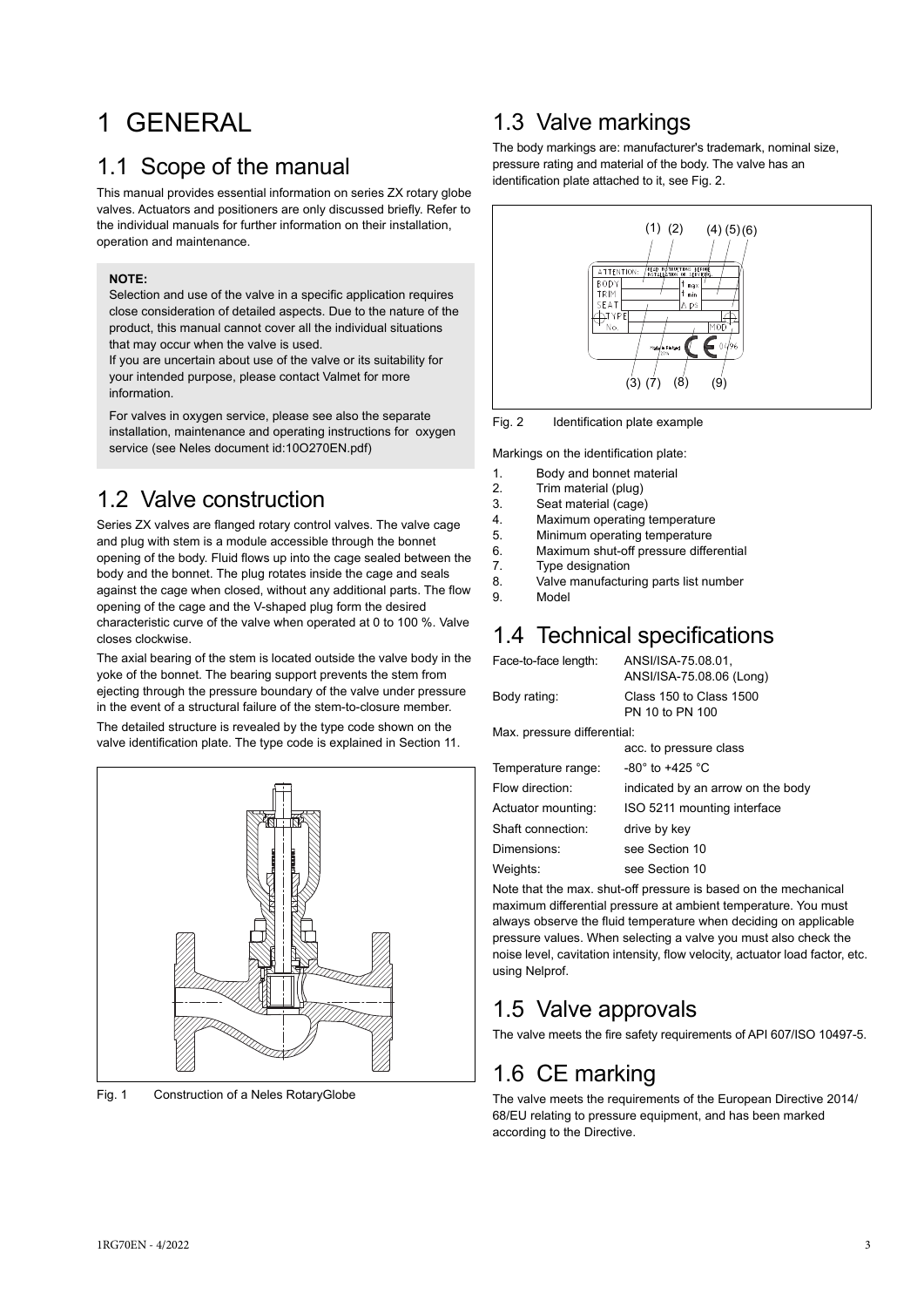## <span id="page-3-0"></span>1.7 Recycling and disposal

Most valve parts can be recycled if sorted according to material. Most parts have a material marking. A material list is supplied with the valve. In addition, separate recycling and disposal instructions are available from the manufacturer. A valve can also be returned to the manufacturer for recycling and disposal for a fee.

## <span id="page-3-1"></span>1.8 Safety precautions

#### **CAUTION:**

#### **Do not exceed the valve performance limitations!**

Exceeding the limitations marked on the valve may cause damage and lead to uncontrolled pressure release. Damage or personal injury may result

#### **CAUTION:**

#### **Do not dismantle the valve or remove it from the pipeline while the valve is pressurised!**

Dismantling or removing a pressurised valve will result in uncontrolled pressure release. Always isolate the relevant part of the pipeline, release the pressure from the valve and remove the medium before dismantling the valve.

Be aware of the type of medium involved. Protect yourself and the environment from any harmful or poisonous substances. Make sure that no medium can enter the pipeline during valve maintenance.

Failure to do this may result in damage or personal injury.

#### **CAUTION:**

#### **Beware of the plug movement!**

Keep fingers, other parts of the body, tools and other objects out of the open flow port. Leave no foreign objects inside the pipeline. When the valve is actuated, the plug functions as a cutting device. Close and detach the actuator pressure supply pipeline for valve maintenance. Failure to do this may result in damage or personal injury.

#### **CAUTION:**

#### **Protect yourself from noise!**

The valve may produce noise in the pipeline. The noise level depends on the application. It can be measured or calculated using the Neles Nelprof software. Observe the relevant working environment regulations in terms of noise emission.

#### **CAUTION:**

#### **Beware of a very cold or hot valve!**

The valve body may be very cold or very hot during use. Protect yourself against cold injuries or burns.

#### **CAUTION:**

#### **When handling the valve or the control valve assembly, take its weight into account!**

Never lift the valve or control valve assembly by the positioner, the limit switch or their piping.

Place the lifting ropes securely around the valve body (see Fig. 3). Damage or personal injury may result from falling parts.

## <span id="page-3-2"></span>1.9 Welding notes

#### **WARNING:**

Welding and/or grinding stainless steel and other alloys containing chromium metal may cause the release of hexavalent chromium. Hexavalent chromium(VI) or Cr(VI), is known to cause cancer. Be sure to use all appropriate personal protective equipment (PPE) when welding metals containing chromium.

#### **NOTE:**

A qualified welder must do the installation welding. The welder and welding procedure should be qualified in accordance with the ASME Boiler and Pressure Vessel Code Section IX or other applicable regulation.

#### **CAUTION:**

To prevent damage to the seat and seals, do not allow the temperature of the seat and body seal area to exceed 94 °C ( 200 °F). It is recommended that thermal chalks be used to check the temperature in these areas during welding.

#### **CAUTION:**

Ensure that any weld splatter does not fall onto the valve closing members eg. ball or seats. This may damage critical seating surfaces and cause leaks.

## <span id="page-3-3"></span>2 TRANSPORTATION, RECEPTION AND STORAGE

Check the valve and the accompanying devices for any damage that may have occurred during transport.

Store the valve carefully before installation, preferably indoors in a dry place.



Fig. 3 Lifting the valve

Do not remove the flow port protectors until immediately before installation of the valve into the pipeline.

The valve is delivered in the closed position. A valve equipped with a spring-return actuator is delivered in the position determined by the spring.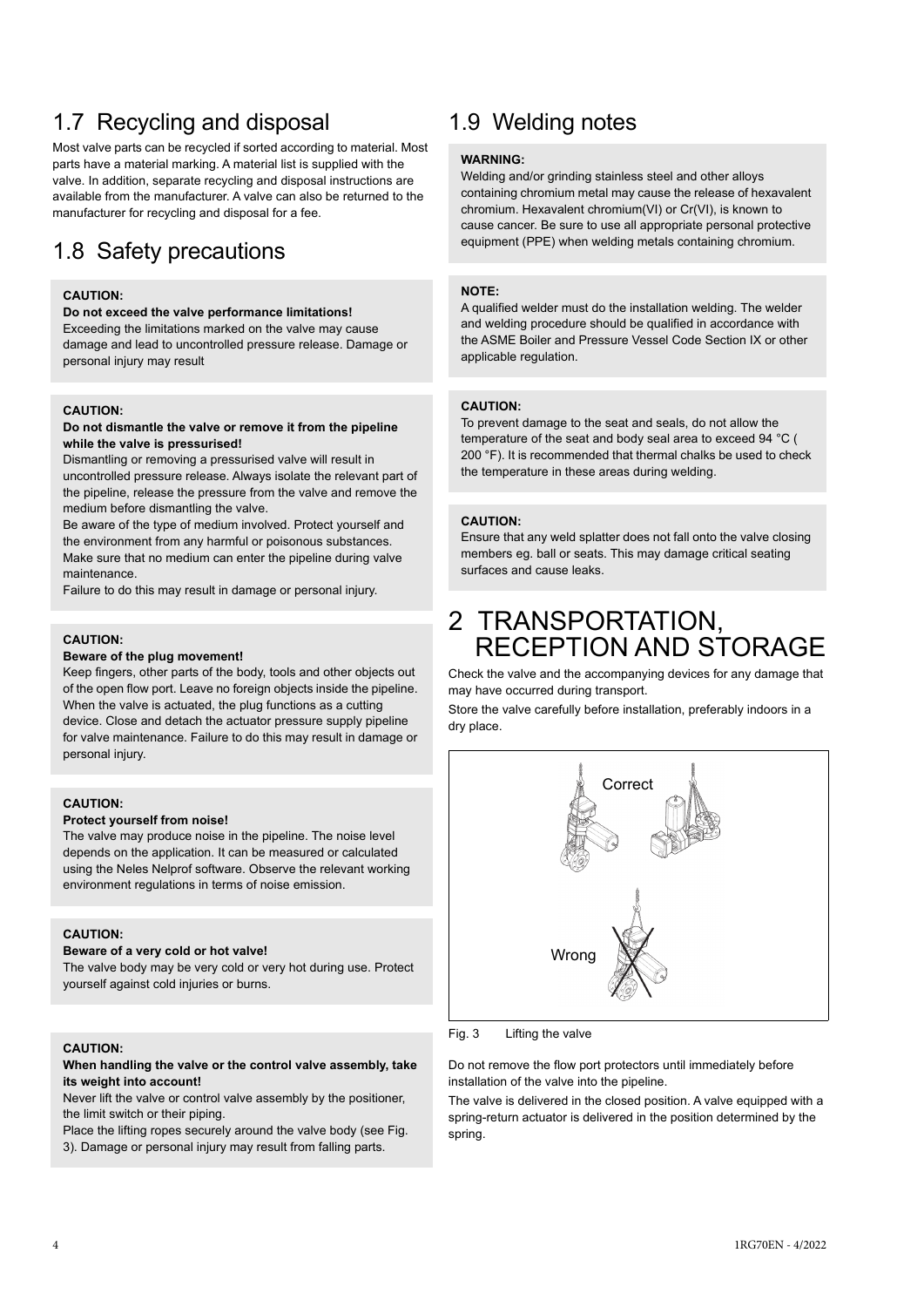## <span id="page-4-0"></span>3 VALVE INSTALLATION

### <span id="page-4-1"></span>3.1 General

Remove the flow port protectors and check that the valve is clean inside.

#### **CAUTION:**

**When handling the valve or the control valve assembly, take its weight into account!**

## <span id="page-4-2"></span>3.2 Installation into the pipeline

Make sure no foreign particles, such as sand or pieces of welding electrode, are in the pipeline, they may damage the sealing surfaces. The valve has an arrow indicating the flow direction. Install the valve in the pipeline so that the flow direction of the valve corresponds to the flow direction marked on the pipe. The mounting orientation of the valve does not restrict the operation of the valve, actuator or positioner. You should, however, avoid installing the valve so that the shaft points downwards as impurities in the fluid may enter and damage the gland packing. Any leak from the packing may then damage the actuator. See Fig. 4.

Choose flange gaskets according to the operating conditions.



Fig. 4 Installing the control valve into pipeline using supports

Do not attempt to correct a pipeline misalignment by means of flange bolting.

Loads on the valve body from pipeline vibrations can be reduced by supporting the pipeline properly. Reduced vibration also increases the lifetime of the positioner.

Where necessary, you can support the valve by the body, using regular pipe clamps and supports. Do not fasten supports to the valve or flange bolting or to the actuator, see Fig. 4.

## <span id="page-4-3"></span>3.3 Control valve assembly

Check all joints, piping and cables.

Check that the actuator stop screws, positioner and limit switches are calibrated. Refer to their installation, maintenance and operating manuals.

## <span id="page-4-4"></span>3.4 Valve insulation

If necessary, the valve may be insulated. Insulation must not continue above the upper level of the valve body, see Figure 5.



Fig. 5 Insulation of the valve

## <span id="page-4-5"></span>4 MAINTENANCE

#### **CAUTION:**

**Observe the safety precautions mentioned in Section 1.8 before maintenance!**

#### **CAUTION:**

**When handling the valve or the valve package as a whole, bear in mind the weight of the valve or the entire package.**

### <span id="page-4-6"></span>4.1 Maintenance general

Although Neles valves are designed to work under severe conditions, proper preventative maintenance can significantly help to prevent unplanned downtime and in real terms reduce the total cost of ownership. Valmet recommends inspecting the valves at least every five (5) years. The inspection and maintenance interval depends on the actual application and process condition.

The inspection and maintenance intervals can be specified together with your local Valmet experts. During this periodic inspection the parts detailed in the Spare Part Set should be replaced. Time in storage should be included in the inspection interval.

Maintenance can be performed as presented below. For maintenance assistance, please contact your local Valmet office. The part numbers in the text refer to the exploded view and to the parts list in Section 9, unless otherwise stated.

#### **NOTE:**

When sending goods to the manufacturer for repair, do not disassemble them. Clean the valve carefully and flush the valve internals. For safety reasons, inform the manufacturer of the type of medium used in the valve (include material safety datasheets (MSDS)).

#### **NOTE:**

In order to ensure safe and effective operation, always use original spare parts to make sure that the valve functions as intended.

#### **NOTE:**

For safety reasons, replace pressure retaining bolting if the threads are damaged, have been heated, stretched or corroded.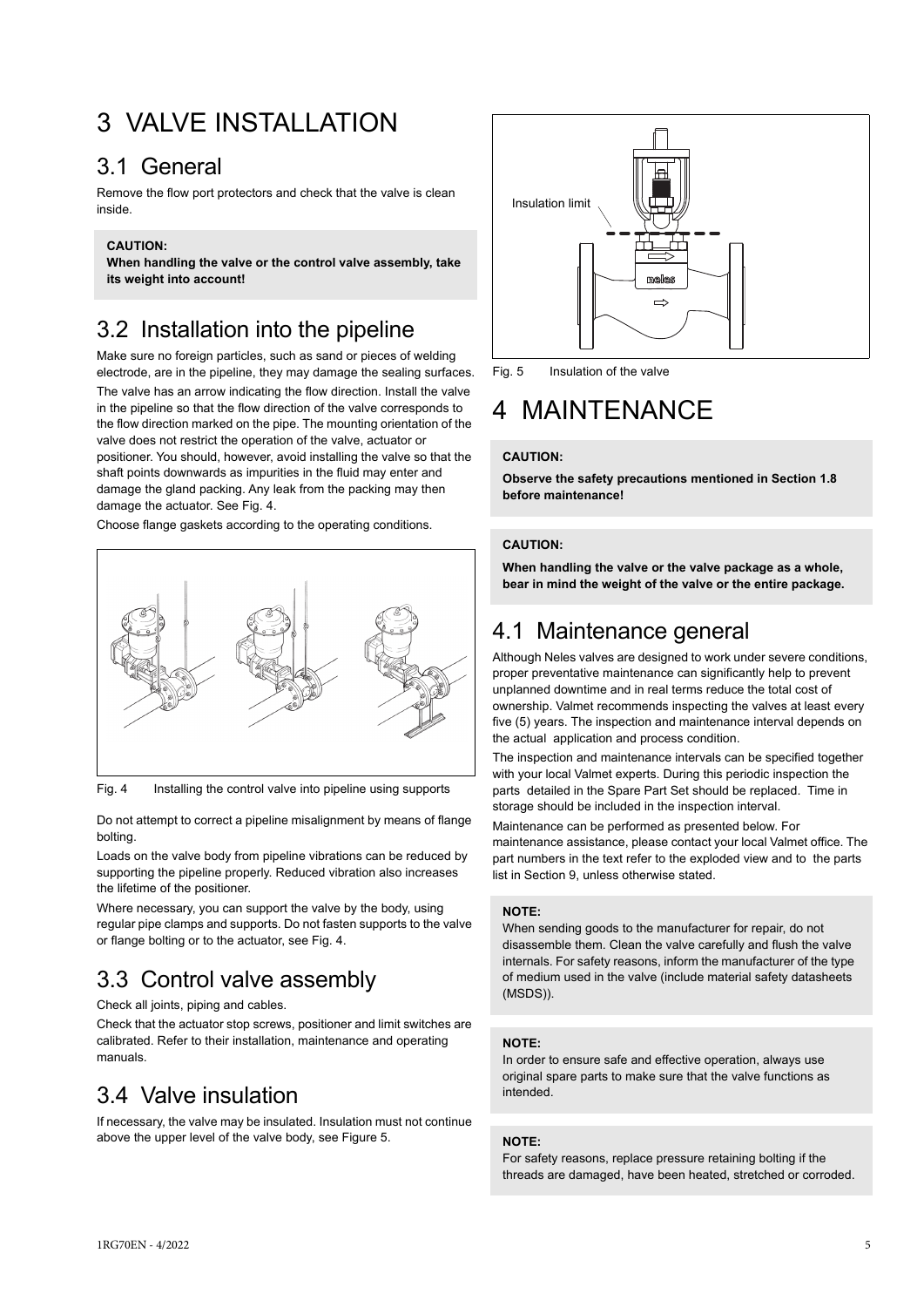## <span id="page-5-0"></span>4.2 Gland packing adjustment

In the event of a packing leakage tighten the gland nuts (18) in  $\frac{1}{4}$  turn steps each until the leakage is stopped. Do not tighten more than necessary.

## <span id="page-5-1"></span>4.3 Replacing the gland packing

#### **CAUTION:**

**Do not dismantle the valve or remove it from the pipeline while the valve is pressurised!**



#### Fig. 6 Gland packing

- Make sure the valve is not pressurised.
- Remove the actuator from the valve shaft according to the instructions given in the actuator manual.
- Remove the key (10) from the drive shaft (5) and gland nuts (18) with the optional spring package
- Remove the hexagon nuts (17) and lift the bonnet (8) with the shaft and plug (3) out of the body.
- Push the shaft until the thrust bearing (22) can be released from the groove of the shaft by lifting the support ring (23).
- Slide the support ring, sheet ring (70) and gland (9) away from the shaft.
- Draw the shaft out of the bonnet.
- Remove the old packing rings (69) using a pointed tool. Avoid damaging the sealing surfaces.
- Clean the packing ring counterbore.
- Mount the new packing rings one by one to the bore using the gland as a tool and mount the gland with hand-tightened nuts.
- Push the shaft through the bonnet halfway to the yoke, and check the keyway edges not to scratch the packing rings.
- Mount the sheet ring (70) and support ring (23) with the bearing strip (71) on the shaft. Mount the net side of the sheet ring and bearing strip against the thrust bearing. Hold the thrust bearing halves onto the groove of the shaft and slide the support ring onto the thrust bearing to lock it. Push the shaft into the upper position. Make sure the pin (6) head of the plug is in the recess of the bonnet.
- Fasten the gland with the nuts (18) and tighten them according to

#### Table 1.

- Remove the old bonnet seal (66) from the body, clean the surfaces and install the new seal.
- **Make sure the pin (21) is in the hole between the cage (7) and the body before mounting the bonnet seal.**
- Mount the bonnet with the shaft and plug onto the body with the plug in the closed position, so that the arrows on the body and on the bonnet point in the same direction. Tighten the nuts (17) in a crosswise pattern according to Table 1.

| <b>Screw</b>          | M <sub>8</sub> | M <sub>10</sub> | M <sub>12</sub> | M14       | M <sub>16</sub> | M20        | M30         | M36          |
|-----------------------|----------------|-----------------|-----------------|-----------|-----------------|------------|-------------|--------------|
| Torque<br>Nm<br>ft Ib | 15<br>11       | 30<br>22        | 75<br>55        | 120<br>90 | 170<br>125      | 330<br>250 | 1250<br>920 | 2150<br>1580 |

- Tap the key (10) to the keyway.
- Check leakage when the valve is pressurised.

## <span id="page-5-2"></span>4.4 Replacing the trim

#### **NOTE:**

The trim set consists of the cage, pin, plug with shaft and seals. Do not mix the cage or plug between sets.

- Make sure the valve is not pressurised.
- Remove the actuator from the valve shaft according to the instructions given in the actuator manual.
- Remove the key (10) from the drive shaft (5) and gland nuts (18) with the optional spring package (15).
- Remove the bonnet nuts (17) and lift the bonnet (8) with the shaft and plug out of the body.
- Push the shaft until the thrust bearing (22) can be released from the groove of the shaft by lifting the support ring (23).
- Slide the support ring, sheet ring (70) and gland (9) away from the shaft.
- Draw the shaft out of the bonnet.
- Remove the cage (7) using the removal tool as in Figure 7, where necessary.



Fig. 7 Cage removal tool

• Remove the old cage seal ring (67) from the bottom of the body cavity and remains of the bonnet seal (66). Do not scratch the sealing surfaces.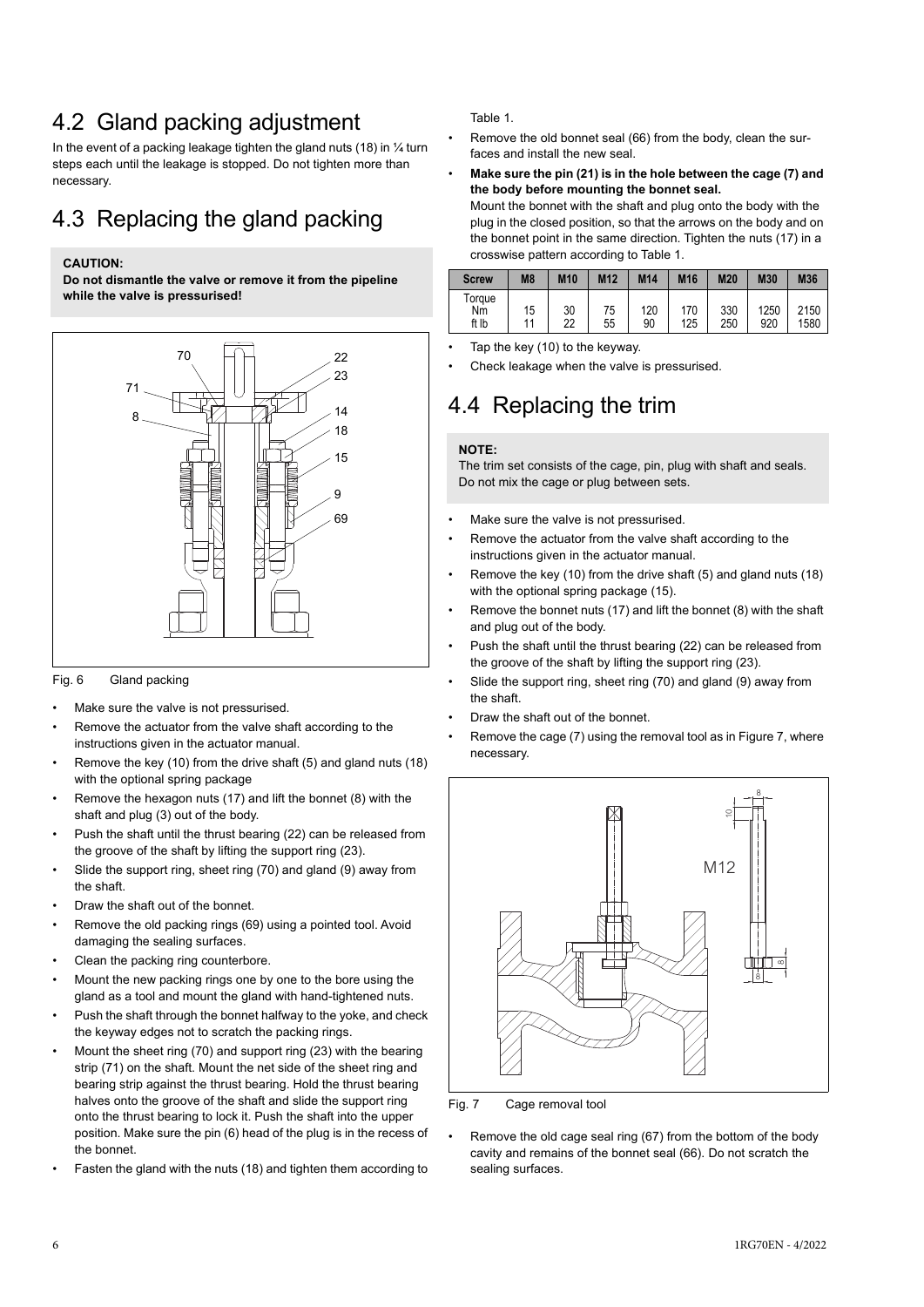- Clean the cage cavity of the body.
- Mount the new cage seal to the bottom of the cage cavity of the body.
- Mount the cage into the body so the pin hole sections are aligned.
- Mount the pin (21) into the hole, make sure the top is not above the bonnet seal surface.
- **Make sure the pin (21) is in the hole between the cage (7) and the body before mounting the bonnet seal.** Mount the new bonnet seal.
- Push the shaft through the bonnet halfway to the yoke and check the keyway edges so as not to scratch the packing rings.
- Mount the sheet ring (70) and support ring (23) with the bearing strip (71) on the shaft. Mount the net side of the sheet ring and bearing strip against the thrust bearing. Hold the thrust bearing halves onto the groove of the shaft and slide the support ring onto the thrust bearing to lock it. Push the shaft to the upper position. Make sure the pin (6) head of the plug is in the recess of the bonnet.
- Fasten the gland (9) with the nuts (18) and tighten them according to the Table 1.
- Mount the bonnet with the shaft and plug to the body, plug in closed position, so the arrows on the body and on the bonnet point to the same direction. Tighten the nuts (17) in a cross-tightening manner according to the Table 1.
- Tap the key (10) to the keyway.

## <span id="page-6-0"></span>5 TESTING THE VALVE

#### **CAUTION:**

**Pressure testing should be carried out using equipment conforming to the correct pressure class!**

We recommend that the valve body is pressure-tested after the valve has been assembled.

The pressure test should be carried out in accordance with an applicable standard for the pressure rating. The valve must be in the open position during the test.

### <span id="page-6-1"></span>6 MOUNTING THE ACTUATOR

The actuator is attached to the valve via an ISO 5211 standard mounting interface. Several types of Neles actuators can be used with suitable couplings. Refer to the individual manuals for further information on their installation, maintenance and operation.

#### **CAUTION:**

**Beware of the plug movement!**

• Push the actuator carefully onto the valve shaft. Avoid forcing it, since this may damage the plug and cage. Tighten the screws of the interface, see Table 1.

• The cone coupling has an axial tightening screw in E-series actuators. Make sure it is tightened according to the instructions.

#### **NOTE:**

The B1J actuator (spring-to-close) may not be driven against the internal stop screw with the full spring torque. Adjust the limit by lowering the actuator pressure slowly. The counterpressure in the actuator limits the spring torque. Operate the B1JA (spring-toopen) actuator, or the double-acting B1C actuator with the lowest possible pressure against the internal stop. Excessive torque may damage the valve.

- Adjust the closed position of the trim by means of the actuator stop screw, see actuator instructions. The valve has an internal limit stop to find the closed position of the valve. Unscrew the closed position stop screw of the actuator until the rotation of the valve shaft stops or if the valve shaft does not rotate turn in the opposite direction until the shaft starts to rotate. Then adjust the stop screw by one half turn so the valve rotates in the open direction slightly. Lock the stop screw.
- Adjust the open position of the trim by means of the actuator stop screw. Drive the actuator 90 degrees from the closed position. Turn the stop screw to the contact and lock the stop screw.
- The stop screw threads through the cylinder heads of the actuator must be sealed using an appropriate non-hardening sealant, e.g. Loctite 225.

## <span id="page-6-2"></span>7 TOOLS

#### Removal of the actuator

In addition to standard tools, the following special tools might facilitate some phases of the work.

- Extractor. (ID-code table in actuator's IMO)
- cage removal tool, see Table 1.

#### Table 1 Cage removal tools series ZX

| Product:                 | ID:                 |
|--------------------------|---------------------|
| DN 0H-02 (12 mm - 50 mm) | H083121             |
| DN 03 (80 mm)            | H <sub>137439</sub> |
| DN 04 (100 mm)           | H <sub>137435</sub> |

Tools can be ordered from the manufacturer.

## <span id="page-6-3"></span>8 ORDERING SPARE PARTS

#### **NOTE:**

Always use original spare parts to make sure that the valve functions as intended.

When ordering spare parts, always include the following information:

- type code, sales order number, serial number
- number of the parts list, part number, name of the part and quantity required

This information can be found from the identification plate or documents.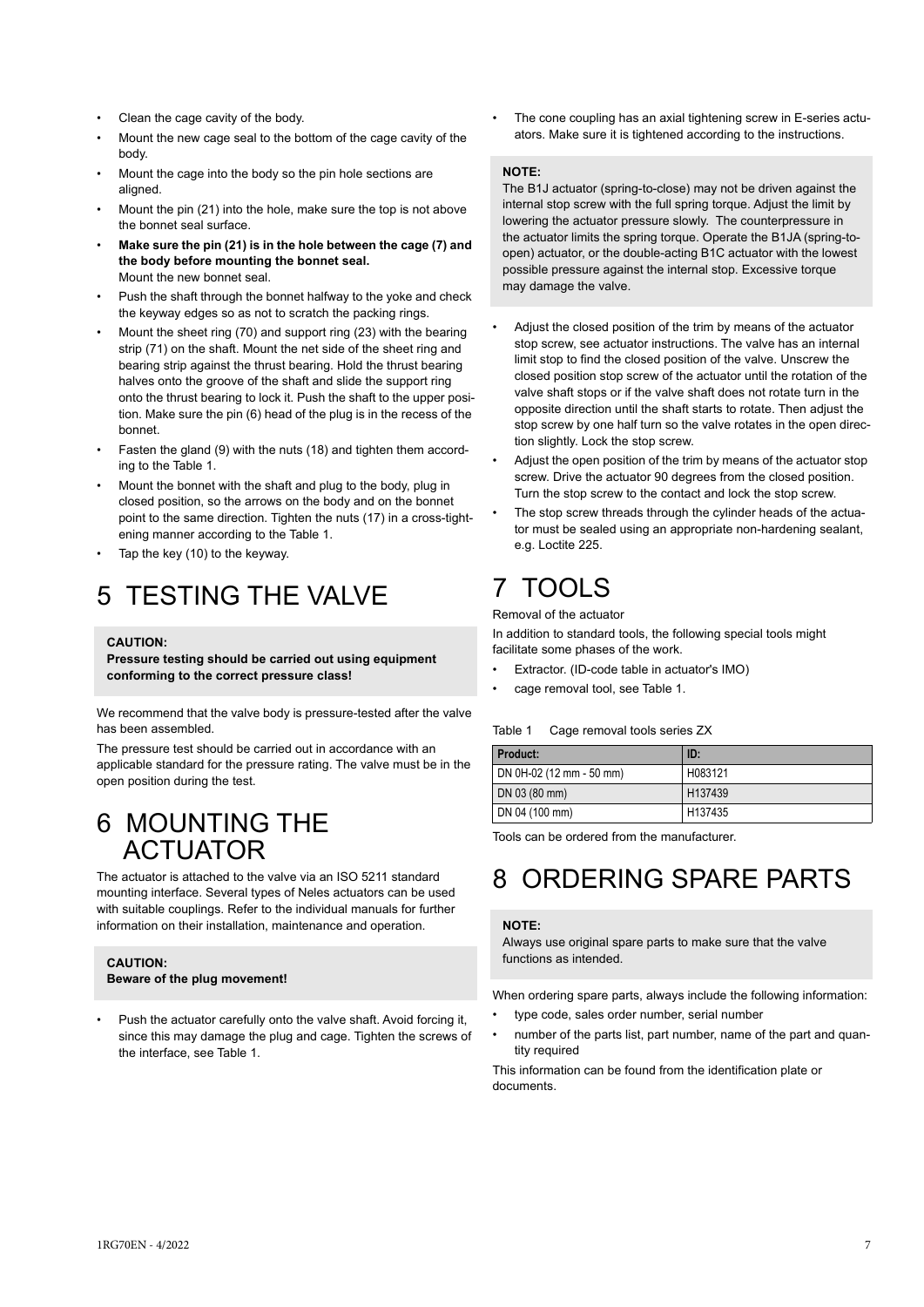## <span id="page-7-0"></span>9 TROUBLE SHOOTING TABLE

The following Table 2 lists malfunctions that might occur after prolonged use.

#### Table 2 Trouble shooting

| Symptom                           | Possible fault                                              | Recommended action                                 |  |  |  |
|-----------------------------------|-------------------------------------------------------------|----------------------------------------------------|--|--|--|
|                                   | Wrong stop screw adjustment of the actuator                 | Adjust the stop screw for closed position          |  |  |  |
|                                   | Faulty zero setting of the positioner                       | Adjust the positioner                              |  |  |  |
| Leakage through a closed<br>valve | Damaged seat                                                | Replace seat                                       |  |  |  |
|                                   | Damaged closing member                                      | Replace the closing member                         |  |  |  |
|                                   | Closing member in a wrong position relative to the actuator | Select the correct keyway in the actuator          |  |  |  |
| Leakage through body joint        | Damaged gasket                                              | Replace the gasket                                 |  |  |  |
|                                   | Loose body joint                                            | Tighten the nuts or screws                         |  |  |  |
|                                   | Actuator or positioner malfunction                          | Check the operation of the actuator and positioner |  |  |  |
| Irregular valve movements         | Process medium accumulated on the sealing surface           | Clean the sealing surfaces                         |  |  |  |
|                                   | Closing member or seat damaged                              | Replace the closing member or seat                 |  |  |  |
|                                   | Crystallizing medium has entered the bearing spaces         | Flush the bearing spaces                           |  |  |  |
| Gland packing leaking             | Gland packing worn or damaged                               | Replace the gland packing                          |  |  |  |
|                                   | Loose packing                                               | Tighten the packing nuts                           |  |  |  |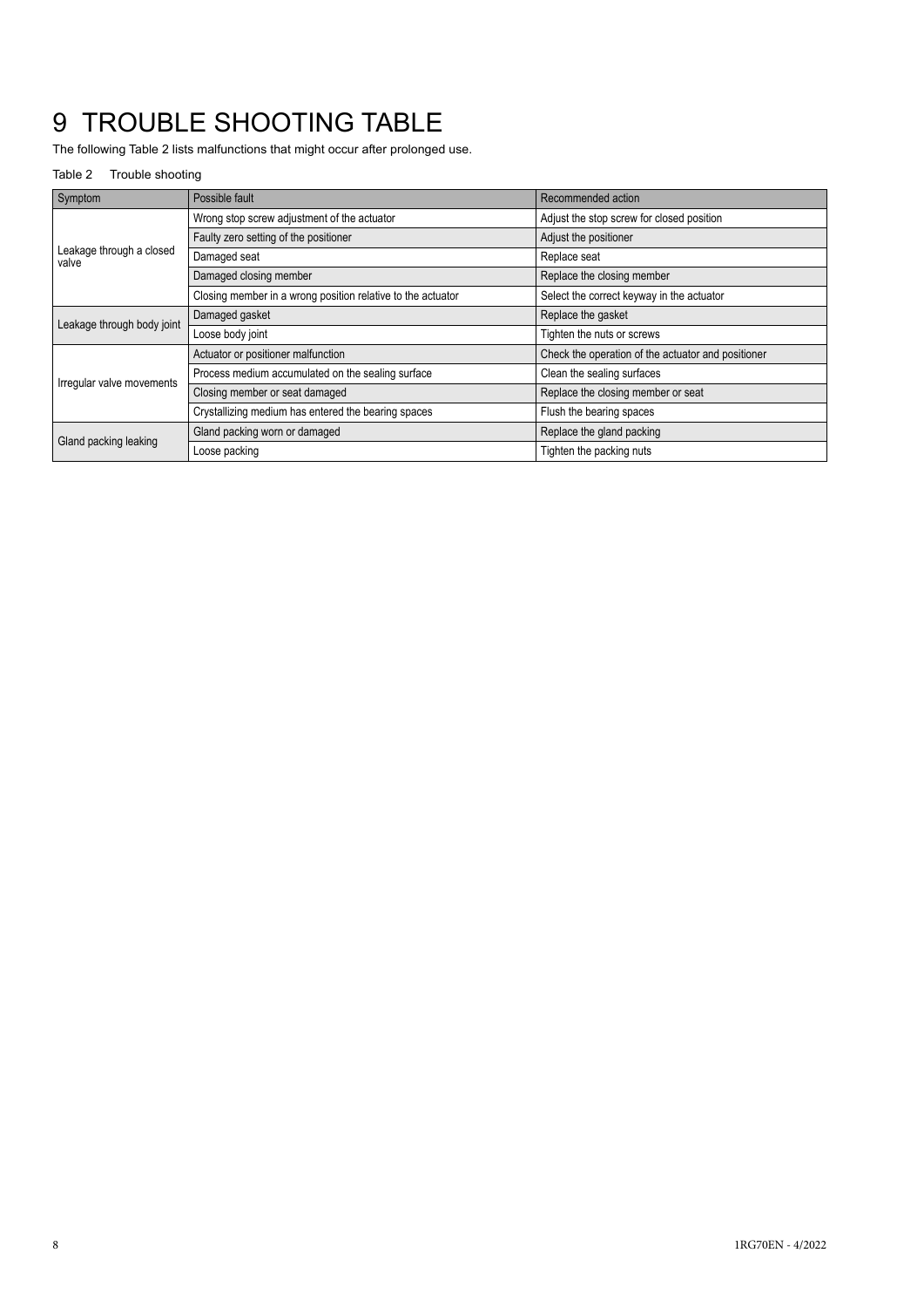## <span id="page-8-0"></span>10 EXPLODED VIEW AND PARTS LIST



| Item                      | Qty.           | <b>Description</b>     | Recommended spare part |
|---------------------------|----------------|------------------------|------------------------|
| 1                         |                | Body                   |                        |
| $3*)$                     | 1              | Plug                   |                        |
| $5*)$                     | 1              | Shaft                  |                        |
| $6*)$                     | 1              | Pin                    |                        |
| $\overline{\mathfrak{c}}$ |                | Valve cage             |                        |
| $\bf 8$                   | 1              | Bonnet                 |                        |
| <b>9A</b>                 | 1              | Gland                  |                        |
| 9B                        | 1              | Compression sleeve **) |                        |
| $10$                      | 1              | Key                    |                        |
| 13                        | 4              | Stud                   |                        |
| 14                        | $\overline{2}$ | Stud                   |                        |
| 15                        | $\sqrt{2}$     | Disc spring set        |                        |
| 17                        | 4              | Hexagon nut            |                        |
| 18                        | $\overline{2}$ | Hexagon nut            |                        |
| 19                        | 1              | Identification plate   |                        |
| 21                        | 1              | Pin                    | Χ                      |
| 22                        | $\overline{2}$ | Thrust bearing         |                        |
| 23                        | 1              | Support ring           |                        |
| 66                        |                | Sheet ring             | Χ                      |
| 67                        | $\mathbf{1}$   | Sheet ring             | Χ                      |
| 69                        |                | V-ring set             | Χ                      |
| $70$                      | $\mathbf{1}$   | Sheet ring             | Χ                      |
| 71                        | 1              | Bearing strip          | Χ                      |

\*) delivered as a set \*\*) sizes 3" and 4" only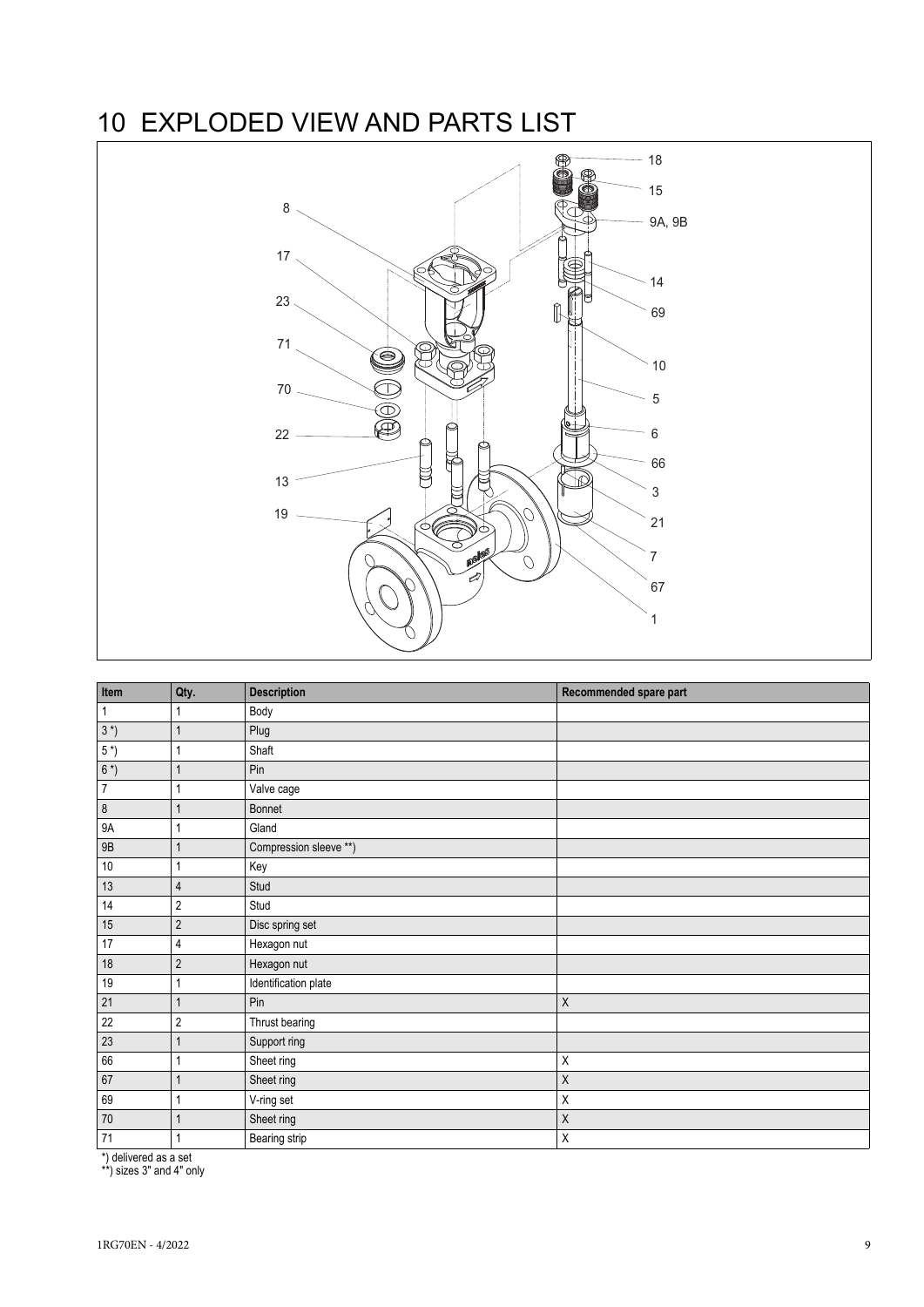## <span id="page-9-0"></span>11 DIMENSIONS AND WEIGHTS



#### **Class 150**

| <b>TYPE</b> | <b>SIZE</b> | <b>ISO FLANGE</b> | DIMENSIONS, mm (inch) |            |             |             |            |           |              |           |              |
|-------------|-------------|-------------------|-----------------------|------------|-------------|-------------|------------|-----------|--------------|-----------|--------------|
|             |             |                   | $\mathbf{r}$          | ØB         |             |             |            | ØO        |              |           | kg (lbs)     |
|             | 1/2         | F05, F07          | 184 (7.24)            | 90(3.54)   | 199 (7.83)  | 174 (6.85)  | 4.76(0.19) | 15 (0.59) | 17(0.67)     | 25 (0.98) | 4.6(10.1)    |
|             | 3/4         | F05, F07          | 184 (7.24)            | 100 (3.94) | 199 (7.83)  | 174 (6.85)  | 4.76(0.19) | 15(0.59)  | 17(0.67)     | 25 (0.98) | 5.0(11.0)    |
|             |             | F05, F07          | 184 (7.24)            | 110 (4.33) | 199 (7.83)  | 174 (6.85)  | 4.76(0.19) | 15 (0.59) | 17 (0.67)    | 25 (0.98) | 5.4(11.9)    |
| ZXC         | 11/2        | F07. F10          | 222 (8.74)            | 125 (4.92) | 236 (9.29)  | 201 (7.91)  | 4.76(0.19) | 20(0.79)  | 22.2 (0.87)  | 35(1.38)  | 11.2 (24.7)  |
|             |             | F07. F10          | 254 (10.00)           | 150 (5.91) | 236 (9.29)  | 201 (7.91)  | 4.76(0.19) | 20 (0.79) | 22.2 (0.87)  | 35 (1.38) | 13.2 (29.2)  |
|             |             | F10, F12          | 298 (11.73)           | 190 (7.48) | 382 (15.03) | 331 (13.02) | 6.35(0.25) | 30(1.18)  | 32.85 (1.29) | 51(2.01)  | 27.7(60.8)   |
|             |             | F12. F14          | 352 (13.85)           | 230 (9.05) | 436 (17.16) | 368 (14.48) | 9.53(0.37) | 40 (1.57) | 44.2 (1.74)  | 68 (2.68) | 60.7 (133.3) |

#### **Class 300**

| <b>TYPE</b>       | <b>SIZE</b> | <b>ISO FLANGE</b> | DIMENSIONS, mm (inch) |             |             |             |             |           |              |           |              |
|-------------------|-------------|-------------------|-----------------------|-------------|-------------|-------------|-------------|-----------|--------------|-----------|--------------|
|                   |             |                   |                       | ØB          |             | N           |             | ØO        |              | ĸ         | kg (lbs)     |
|                   | 1/2         | F05, F07          | 190 (7.48)            | 95 (3.74)   | 199 (7.83)  | 174 (6.85)  | 4.76 (0.19) | 15 (0.59) | 17 (0.67)    | 25 (0.98) | 5.6(12.3)    |
|                   | 3/4         | F05, F07          | 194 (7.64)            | 115 (4.53)  | 199 (7.83)  | 174 (6.85)  | 4.76 (0.19) | 15 (0.59) | 17 (0.67)    | 25 (0.98) | 7.5(16.5)    |
|                   |             | F05, F07          | 197 (7.76)            | 125 (4.92)  | 199 (7.83)  | 174 (6.85)  | 4.76 (0.19) | 15(0.59)  | 17 (0.67)    | 25 (0.98) | 7.5 (16.5)   |
| ZXD<br><b>ZXM</b> | 1/2         | F07. F10          | 235 (9.25)            | 155 (6.10)  | 236 (9.29)  | 201 (7.91)  | 4.76(0.19)  | 20 (0.79) | 22.2 (0.87)  | 35(1.38)  | 15.3(33.7)   |
|                   |             | F07. F10          | 267 (10.51)           | 165 (6.50)  | 236 (9.29)  | 201 (7.91)  | 4.76 (0.19) | 20 (0.79) | 22.2 (0.87)  | 35(1.38)  | 16.9 (37.2)  |
|                   |             | F10. F12          | 316 (12.43)           | 210 (8.26)  | 382 (15.03) | 331 (13.02) | 6.35(0.25)  | 30(1.18)  | 32.85 (1.29) | 51(2.01)  | 32.6 (71.6)  |
|                   |             | F12. F14          | 368.2 (14.49)         | 255 (10.03) | 436 (17.16) | 368 (14.48) | 9.53(0.37)  | 40 (1.57) | 44.2 (1.74)  | 68 (2.68) | 68.7 (150.8) |

#### **Class 600**

| <b>TYPE</b> | <b>SIZE</b> | <b>ISO FLANGE</b> | DIMENSIONS, mm (inch) |             |             |             |             |           |              |           |              |
|-------------|-------------|-------------------|-----------------------|-------------|-------------|-------------|-------------|-----------|--------------|-----------|--------------|
|             |             |                   | m                     | ØB          |             | N           |             | ØO        |              | R         | kg (lbs)     |
|             | 1/2         | F05, F07          | 203 (7.99)            | 95 (3.74)   | 199 (7.83)  | 174 (6.85)  | 4.76 (0.19) | 15 (0.59) | 17 (0.67)    | 25 (0.98) | 5.7(12.6)    |
|             | 3/4         | F05, F07          | 206 (8.11)            | 115 (4.53)  | 199 (7.83)  | 174 (6.85)  | 4.76(0.19)  | 15 (0.59) | 17 (0.67)    | 25 (0.98) | 6.7(14.8)    |
| ZXD         |             | F05, F07          | 210 (8.27)            | 125 (4.92)  | 199 (7.83)  | 174 (6.85)  | 4.76(0.19)  | 15 (0.59) | 17 (0.67)    | 25 (0.98) | 7.6(16.7)    |
| ZXM         | 11/2        | F07. F10          | 251 (9.88)            | 155 (6.10)  | 236 (9.29)  | 201 (7.91)  | 4.76(0.19)  | 20 (0.79) | 22.2 (0.87)  | 35 (1.38) | 15.8 (34.8)  |
| <b>ZXP</b>  |             | F07, F10          | 286 (11.26)           | 165 (6.50)  | 236 (9.29)  | 201 (7.91)  | 4.76 (0.19) | 20 (0.79) | 22.2(0.87)   | 35 (1.38) | 18.0 (39.7)  |
|             |             | F10. F12          | 337 (13.26)           | 210 (8.26)  | 382 (15.03) | 331 (13.02) | 6.35(0.25)  | 30(1.18)  | 32.85 (1.29) | 51(2.01)  | 41.6 (91.3)  |
|             |             | F12. F14          | 394 (15.5)            | 275 (10.82) | 436 (17.16) | 368 (14.48) | 9.53(0.37)  | 40 (1.57) | 44.2 (1.74)  | 68 (2.68) | 75.2 (165.1) |

#### **Class 900**

| <b>TYPE</b> | <b>SIZE</b> |          | <b>ISO FLANGE</b> | DIMENSIONS, mm (inch) |             |             |              |           |             |           |               |  |
|-------------|-------------|----------|-------------------|-----------------------|-------------|-------------|--------------|-----------|-------------|-----------|---------------|--|
|             |             |          |                   | ØB                    |             |             |              | ØO        |             |           | kg (lbs)      |  |
| <b>ZXG</b>  |             | F12, F14 | 441 (17.36)       | 240 (9.45)            | 473 (18.62) | 405 (15.94) | 9.53(0.38)   | 40 (1.57) | 44.2 (1.74) | 68 (2.68) | 93.9 (207.0)  |  |
|             |             | F14, F16 | 511 (20.12)       | 290 (11.42)           | 567 (22.32) | 477 (18.78) | 12.70 (0.50) | 50 (1.97) | 55.4 (2.18) | 90(3.54)  | 159.6 (351.9) |  |

| <b>TYPE</b> | <b>SIZE</b> | <b>ISO FLANGE</b> | DIMENSIONS, mm (inch) |             |             |             |              |           |             |           |               |  |  |
|-------------|-------------|-------------------|-----------------------|-------------|-------------|-------------|--------------|-----------|-------------|-----------|---------------|--|--|
|             |             |                   | $\mathbf{r}$          | ØB          |             |             |              | ØO        |             |           | kg (lbs)      |  |  |
|             |             | F07. F10          | 292 (11.50)           | 150 (5.91)  | 264 (10.39) | 229 (9.02)  | 4.76 (0.19)  | 20 (0.79) | 22.2 (0.87) | 35(1.38)  | 23.5(51.8)    |  |  |
|             | 1/2         | F10. F12          | 333 (13.11)           | 180 (7.09)  | 373 (14.69) | 327 (12.87) | 6.35(0.25)   | 25 (0.98) | 27.8 (1.09) | 46 (1.81) | 38.0 (83.7)   |  |  |
| ZXH         |             | F10. F12          | 375 (14.76)           | 215 (8.46)  | 373 (14.69) | 327 (12.87) | 6.35(0.25)   | 25 (0.98) | 27.8 (1.09) | 46 (1.81) | 49.2 (108.4)  |  |  |
|             |             | F12, F14          | 460 (18.11)           | 265 (10.43) | 473 (18.62) | 405 (15.94) | 9.53(0.38)   | 40 (1.57) | 44.2 (1.74) | 68 (2.68) | 104.9 (231.3) |  |  |
|             |             | F14, F16          | 530 (20.87)           | 310 (12.20) | 567 (22.32) | 477 (18.78) | 12.70 (0.50) | 50 (1.97) | 55.4 (2.18) | 90(3.54)  | 174.1 (108.5) |  |  |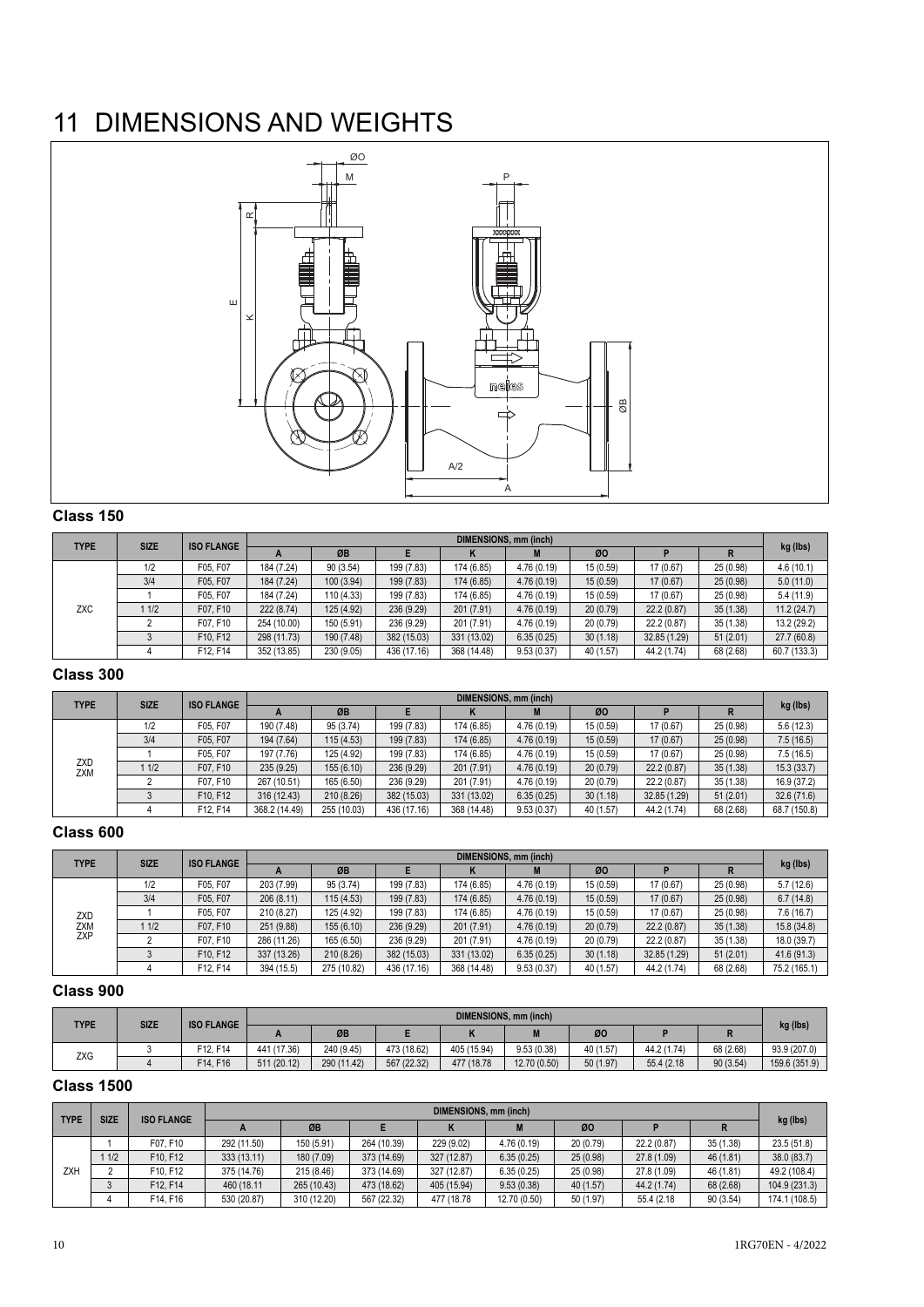#### **Actuator selection and maximum differential pressures**

| Safety factor 1.1                              |         |             |       |         |             |      |         |              |       | Shut-off pressure, bar     |              |       |         |              |       |         |              |      |         |              |       |
|------------------------------------------------|---------|-------------|-------|---------|-------------|------|---------|--------------|-------|----------------------------|--------------|-------|---------|--------------|-------|---------|--------------|------|---------|--------------|-------|
|                                                |         |             |       |         |             |      |         |              |       | Supply pressure 4 barG min |              |       |         |              |       |         |              |      |         |              |       |
| <b>Actuator</b>                                |         | <b>B1C6</b> |       |         | <b>B1C9</b> |      |         | <b>B1C11</b> |       |                            | <b>B1C13</b> |       |         | <b>B1C17</b> |       |         | <b>B1C20</b> |      |         | <b>B1C25</b> |       |
| Class <sup>1</sup><br><b>Size</b><br>(mm/inch) | 150-600 | 900         | 1500  | 150-600 | 900         | 1500 | 150-600 | 900          | 1500  | 150-600                    | 900          | 1500  | 150-600 | 900          | 1500  | 150-600 | 900          | 1500 | 150-600 | 900          | 1500  |
| 015/1/2"                                       | 100     |             | N/A   |         |             | N/A  |         |              | N/A   |                            |              | N/A   |         |              | N/A   |         | N/A          |      |         | N/A          |       |
| 020 / 3/4"                                     | 100     |             | N/A   |         |             | N/A  |         |              | N/A   |                            |              | N/A   |         | N/A          |       |         | N/A          |      |         | N/A          |       |
| 025/1"                                         | 100     | N/A         | < 250 |         | N/A         |      |         | N/A          |       |                            | N/A          |       |         | N/A          |       |         | N/A          |      |         | N/A          |       |
| 040 / 1-1/2"                                   | <70     | N/A         |       | < 100   | N/A         |      |         | N/A          | < 245 |                            | N/A          | < 250 |         | N/A          |       |         | N/A          |      |         | N/A          |       |
| 050/2"                                         | <70     | N/A         |       | 100     | N/A         |      |         | N/A          | < 245 |                            | N/A          | < 250 |         | N/A          |       |         | N/A          |      |         | N/A          |       |
| 080/3"                                         |         |             |       |         |             |      | <85     |              |       | 100                        | < 125        | < 95  |         | < 150        | < 250 |         |              |      |         |              |       |
| 100/4"                                         |         |             |       |         |             |      |         |              |       | < 65                       |              |       | 100     | < 80         | <60   |         | 110          | < 90 |         | < 150        | < 230 |

|                                          |         |             |       |         |             |       |         |              |       | Shut-off pressure, bar       |              |        |         |              |       |         |              |       |         |              |       |
|------------------------------------------|---------|-------------|-------|---------|-------------|-------|---------|--------------|-------|------------------------------|--------------|--------|---------|--------------|-------|---------|--------------|-------|---------|--------------|-------|
|                                          |         |             |       |         |             |       |         |              |       | Supply pressure 3.5 barG min |              |        |         |              |       |         |              |       |         |              |       |
| Actuator                                 |         | <b>B1J6</b> |       |         | <b>B1J8</b> |       |         | <b>B1J10</b> |       |                              | <b>B1J12</b> |        |         | <b>B1J16</b> |       |         | <b>B1J20</b> |       |         | <b>B1J25</b> |       |
| <b>Class</b><br><b>Size</b><br>(mm/inch) | 150-600 | 900         | 1500  | 150-600 | 900         | 1500  | 150-600 | 900          | 1500  | 150-600                      | 900          | 1500   | 150-600 | 900          | 1500  | 150-600 | 900          | 1500  | 150-600 | 900          | 1500  |
| 015/1/2"                                 | 100     |             | N/A   | < 100   |             | N/A   |         |              | N/A   |                              |              | N/A    |         |              | N/A   |         |              | N/A   |         |              | N/A   |
| 020 / 3/4"                               | 100     |             | N/A   | 100     |             | N/A   |         |              | N/A   |                              |              | N/A    |         |              | N/A   |         |              | N/A   |         |              | N/A   |
| 025/1"                                   | 100     | N/A         | < 220 | 100     | N/A         | < 250 |         | N/A          |       |                              | N/A          |        |         | N/A          |       |         | N/A          |       |         | N/A          |       |
| 040 / 1-1/2"                             | <60     | N/A         |       | < 75    | N/A         |       | 100     | N/A          | < 155 |                              | N/A          | < 250  |         | N/A          |       |         | N/A          |       |         | N/A          |       |
| 050/2"                                   | <60     | N/A         |       | < 75    | N/A         |       | 100     | N/A          | < 155 |                              | N/A          | < 250  |         | N/A          |       |         | N/A          |       |         | N/A          |       |
| 080/3"                                   |         |             |       |         |             |       | <45     |              |       | 100                          | < 70         | $<$ 40 |         | < 150        | < 150 |         |              | < 250 |         |              |       |
| 100/4"                                   |         |             |       |         |             |       |         |              |       | $35$                         |              |        | < 90    | <45          | < 25  | 100     | < 120        | 100   |         | < 150        | < 250 |

|                                           |         |       |      |         |       |       | Shut-off pressure, bar       |                 |      |         |       |       |         |       |       |
|-------------------------------------------|---------|-------|------|---------|-------|-------|------------------------------|-----------------|------|---------|-------|-------|---------|-------|-------|
|                                           |         |       |      |         |       |       | Supply pressure 3.5 barG min |                 |      |         |       |       |         |       |       |
|                                           |         |       |      |         |       |       |                              | Spring to close |      |         |       |       |         |       |       |
| <b>Actuator</b>                           |         | QPX1C |      |         | QPX2C |       |                              | QPX3C           |      |         | QPX4C |       |         | QPX5C |       |
| <b>Class</b><br><b>Size</b><br>(mm/inch)" | 150-600 | 900   | 1500 | 150-600 | 900   | 1500  | 150-600                      | 900             | 1500 | 150-600 | 900   | 1500  | 150-600 | 900   | 1500  |
| 015/1/2"                                  | 100     |       | N/A  |         |       | N/A   |                              |                 | N/A  |         |       | N/A   |         |       | N/A   |
| 020 / 3/4"                                | 100     |       | N/A  |         |       | N/A   |                              |                 | N/A  |         |       | N/A   |         |       | N/A   |
| 025/1"                                    | 100     | N/A   |      |         | N/A   | < 250 |                              | N/A             |      |         | N/A   |       |         | N/A   |       |
| 040 / 1-1/2"                              |         | N/A   |      | <80     | N/A   |       | 100                          | N/A             |      |         | N/A   | < 250 |         | N/A   |       |
| 050/2"                                    |         | N/A   |      | <80     | N/A   |       | 100                          | N/A             |      |         | N/A   | < 250 |         | N/A   |       |
| 080/3"                                    |         |       |      |         |       |       |                              |                 |      | 100     |       |       |         | < 150 | < 145 |
| 100/4"                                    |         |       |      |         |       |       |                              |                 |      |         |       |       | < 85    |       |       |

|                                          |         |              |       |         |                                |       |         |               |       | Shut-off pressure, bar       |               |       |         |               |      |         |               |       |         |               |       |
|------------------------------------------|---------|--------------|-------|---------|--------------------------------|-------|---------|---------------|-------|------------------------------|---------------|-------|---------|---------------|------|---------|---------------|-------|---------|---------------|-------|
|                                          |         |              |       |         |                                |       |         |               |       | Supply pressure 3.5 barG min |               |       |         |               |      |         |               |       |         |               |       |
| Actuator                                 |         | <b>B1JA6</b> |       |         | B <sub>1</sub> JA <sub>8</sub> |       |         | <b>B1JA10</b> |       |                              | <b>B1JA12</b> |       |         | <b>B1JA16</b> |      |         | <b>B1JA20</b> |       |         | <b>B1JA25</b> |       |
| <b>Class</b><br><b>Size</b><br>(mm/inch) | 150-600 | 900          | 1500  | 150-600 | 900                            | 1500  | 150-600 | 900           | 1500  | 150-600                      | 900           | 1500  | 150-600 | 900           | 1500 | 150-600 | 900           | 1500  | 150-600 | 900           | 1500  |
| 015/1/2"                                 | 100     |              |       | 100     | N/A                            |       |         |               | N/A   |                              |               | N/A   |         |               | N/A  |         |               | N/A   |         |               | N/A   |
| 020 / 3/4"                               | 100     |              |       | 100     |                                | N/A   |         |               | N/A   |                              |               | N/A   |         |               | N/A  |         |               | N/A   |         |               | N/A   |
| 025/1"                                   | 100     |              | < 120 | 100     | N/A                            | < 180 |         | N/A           | $250$ |                              | N/A           |       |         | N/A           |      |         | N/A           |       |         | N/A           |       |
| 040 / 1-1/2"                             | <30     |              |       | < 50    | N/A                            |       | < 100   | N/A           | < 110 |                              | N/A           | < 225 |         | N/A           |      |         | N/A           |       |         | N/A           |       |
| 050/2"                                   | <30     |              |       | < 50    | N/A                            |       | < 100   | N/A           | 110   |                              | N/A           | < 225 |         | N/A           |      |         | N/A           |       |         | N/A           |       |
| 080/3"                                   |         |              |       |         |                                |       | < 25    |               |       | < 75                         | < 30          |       | 100     | 110           | ~80  |         | < 150         | < 245 |         |               |       |
| 100/4"                                   |         |              |       |         |                                |       |         |               |       | $20$                         |               |       | < 55    | $20$          |      | < 100   | < 80          | <60   |         | < 150         | < 170 |

|                             |         |       |      |         |       |       | Shut-off pressure, bar       |                |       |         |       |       |         |       |       |
|-----------------------------|---------|-------|------|---------|-------|-------|------------------------------|----------------|-------|---------|-------|-------|---------|-------|-------|
|                             |         |       |      |         |       |       | Supply pressure 3.5 barG min |                |       |         |       |       |         |       |       |
|                             |         |       |      |         |       |       |                              | Spring to open |       |         |       |       |         |       |       |
| Actuator                    |         | QPX1C |      |         | QPX2C |       |                              | QPX3C          |       |         | QPX4C |       |         | QPX5C |       |
| <b>Class</b><br><b>Size</b> | 150-600 | 900   | 1500 | 150-600 | 900   | 1500  | 150-600                      | 900            | 1500  | 150-600 | 900   | 1500  | 150-600 | 900   | 1500  |
| (mm/inch)                   |         |       |      |         |       |       |                              |                |       |         |       |       |         |       |       |
| 015/1/2"                    | 100     |       | N/A  |         |       | N/A   |                              |                | N/A   |         |       | N/A   |         |       | N/A   |
| 020 / 3/4"                  | 100     |       | N/A  |         |       | N/A   |                              |                | N/A   |         |       | N/A   |         |       | N/A   |
| 025/1"                      | < 65    | N/A   |      | < 100   | N/A   | < 135 |                              | N/A            | < 250 |         | N/A   |       |         | N/A   |       |
| 040 / 1-1/2"                |         | N/A   |      | $35$    | N/A   |       | <80                          | N/A            |       | 100     | N/A   | < 165 |         | N/A   | $250$ |
| 050/2"                      |         | N/A   |      | $35$    | N/A   |       | < 80                         | N/A            |       | 100     | N/A   | < 165 |         | N/A   | < 250 |
| 080/3"                      |         |       |      |         |       |       |                              |                |       | < 50    |       |       | < 100   | < 70  | <40   |
| 100/4"                      |         |       |      |         |       |       |                              |                |       |         |       |       | $35$    |       |       |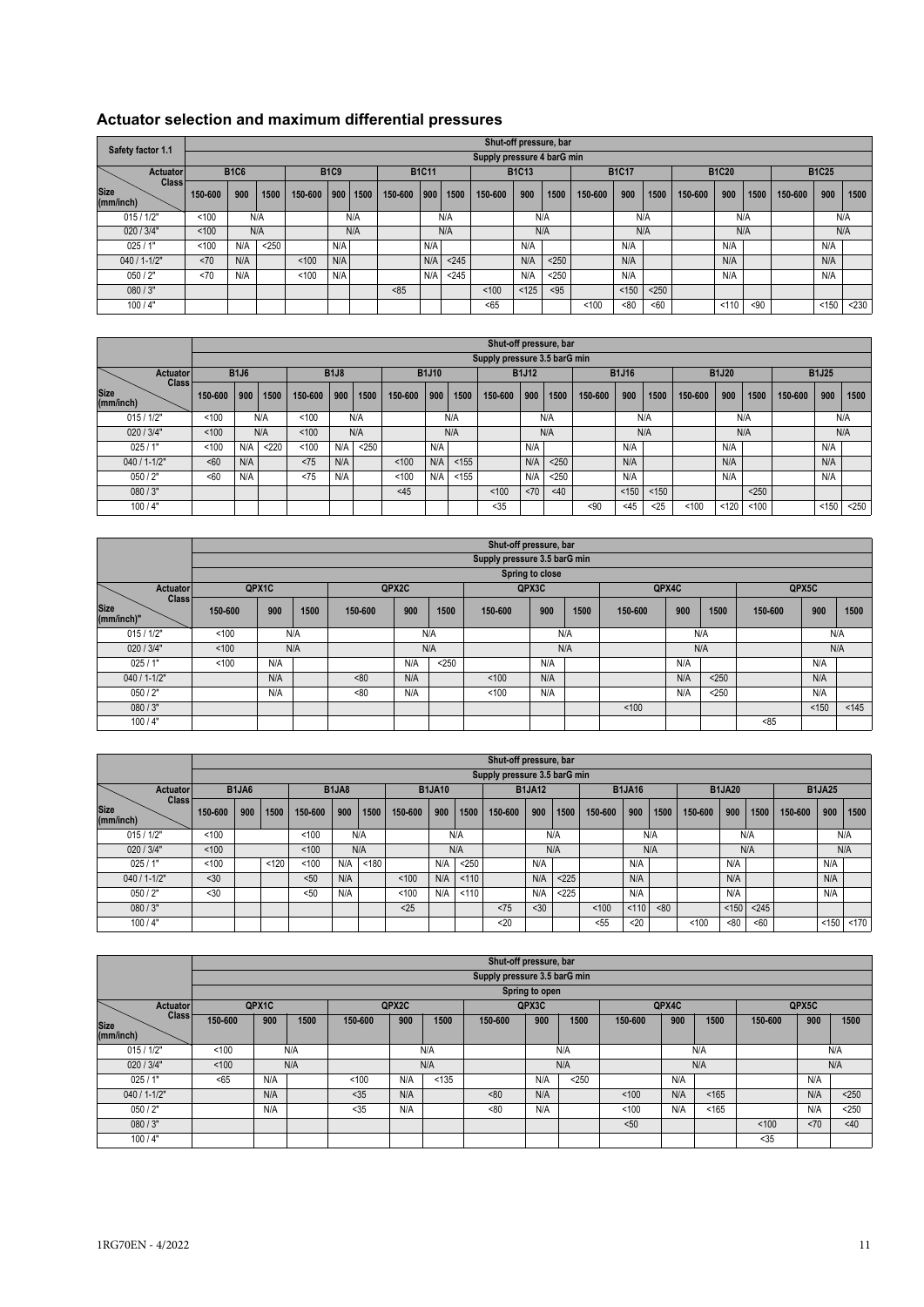#### **ZX-B1C-ND9100**



#### **Class 150**

| Type       | <b>SIZE</b> | <b>ACTUATOR</b> | <b>ISO</b><br><b>FLANGE</b> | <b>DIMENSION</b><br>S, mm<br>(inch) |            |            |             |            |             |             |           | kg (lbs)      |
|------------|-------------|-----------------|-----------------------------|-------------------------------------|------------|------------|-------------|------------|-------------|-------------|-----------|---------------|
|            |             |                 |                             | A                                   | ØB         |            |             | G          |             | K           |           |               |
| <b>ZXC</b> | 1/2         | <b>B1C6</b>     | F07                         | 184 (7.24)                          | 90(3.54)   | 83 (3.27)  | 395 (15.55) | 125 (4.92) | 451 (17.76) | 292 (11.50) | 36 (1.42) | 11.1(24.6)    |
|            | 3/4         | <b>B1C6</b>     | F07                         | 184 (7.24)                          | 100 (3.94) | 83 (3.27)  | 395 (15.55) | 125 (4.92) | 451 (17.76) | 292 (11.50) | 36(1.42)  | 11.5(25.3)    |
|            |             | <b>B1C6</b>     | F07                         | 184 (7.24)                          | 110 (4.33) | 83 (3.27)  | 395 (15.55) | 125 (4.92) | 451 (17.76) | 292 (11.50) | 36(1.42)  | 11.9(26.2)    |
|            | 11/2        | <b>B1C6</b>     | F07                         | 222 (8.74)                          | 125 (4.92) | 83 (3.27)  | 395 (15.55) | 125 (4.92) | 478 (18.82) | 319 (12.56) | 36(1.42)  | 17.7 (39.0)   |
|            | 2           | <b>B1C6</b>     | F07                         | 254 (10.00)                         | 150 (5.91) | 83 (3.27)  | 395 (15.55) | 125 (4.92) | 478 (18.82) | 319 (12.56) | 36 (1.42) | 19.7 (43.3)   |
|            | 3           | <b>B1C11</b>    | F <sub>10</sub>             | 298 (11.73)                         | 190 (7.48) | 124 (4.88) | 535 (21.06) | 160 (6.30) | 644 (25.35) | 485 (19.10) | 51(2.01)  | 46 (101.2)    |
|            |             | <b>B1C13</b>    | F <sub>12</sub>             | 352 (13.85)                         | 230 (9.05) | 155 (6.10) | 640 (25.20) | 195 (7.68) | 690 (27.17) | 521 (20.51) | 65 (2.56) | 61.2 (134.6)  |
|            | 4           | <b>B1C13</b>    | F <sub>12</sub>             | 352 (13.85)                         | 230 (9.05) | 155 (6.10) | 640 (25.20) | 195 (7.68) | 727 (28.62) | 558 (21.97) | 65(2.56)  | 94.2 (207.2)  |
|            |             | <b>B1C17</b>    | F14                         | 352 (13.85)                         | 230 (9.05) | 186 (7.32) | 785 (30.91) | 230 (9.06) | 756 (29.76) | 590 (23.23) | 78 (3.07) | 121.7 (267.7) |

#### **Class 300**

|             | <b>SIZE</b> | <b>ACTUATOR</b> | <b>ISO</b>      |               |             |            | DIMENSIONS, mm (inch) |            |             |             |           |               |
|-------------|-------------|-----------------|-----------------|---------------|-------------|------------|-----------------------|------------|-------------|-------------|-----------|---------------|
| Type        |             |                 | <b>FLANGE</b>   | $\mathbf{A}$  | ØB          |            |                       | G          | н           |             |           | kg (lbs)      |
|             | 1/2         | <b>B1C6</b>     | F07             | 190 (7.48)    | 95 (3.74)   | 83 (3.27)  | 395 (15.55)           | 125 (4.92) | 451 (17.76) | 292 (11.50) | 36 (1.42) | 12.1(26.7)    |
|             | 3/4         | <b>B1C6</b>     | F07             | 194 (7.64)    | 115(4.53)   | 83 (3.27)  | 395 (15.55)           | 125 (4.92) | 451 (17.76) | 292 (11.50) | 36(1.42)  | 13.3(29.3)    |
|             |             | <b>B1C6</b>     | F07             | 197 (7.76)    | 125 (4.92)  | 83 (3.27)  | 395 (15.55)           | 125 (4.92) | 451 (17.76) | 292 (11.50) | 36 (1.42) | 14.0 (30.8)   |
|             | 1/2         | <b>B1C6</b>     | F07             | 235 (9.25)    | 155 (6.10)  | 83 (3.27)  | 395 (15.55)           | 125 (4.92) | 478 (18.82) | 319 (12.56) | 36(1.42)  | 21.5(47.4)    |
| ZXD,<br>ZXM |             | <b>B1C6</b>     | F07             | 267 (10.51)   | 165 (6.50)  | 83 (3.27)  | 395 (15.55)           | 125 (4.92) | 478 (18.82) | 319 (12.56) | 36 (1.42) | 23.4 (51.6)   |
|             |             | <b>B1C11</b>    | F <sub>10</sub> | 316 (12.43)   | 210 (8.26)  | 124 (4.88) | 535 (21.06)           | 160 (6.30) | 644 (25.35) | 485 (19.10) | 51(2.01)  | 50.6(111.3)   |
|             |             | <b>B1C13</b>    | F12             | 316 (12.43)   | 210 (8.26)  | 155 (6.10) | 640 (25.20)           | 195 (7.68) | 690 (27.17) | 521 (20.51) | 65 (2.56) | 66.1 (145.4)  |
|             |             | <b>B1C13</b>    | F12             | 368.2 (14.49) | 255 (10.03) | 155(6.10)  | 640 (25.20)           | 195 (7.68) | 727 (28.62) | 558 (21.97) | 65 (2.56) | 102.2 (224.8) |
|             |             | <b>B1C17</b>    | F <sub>14</sub> | 368.2 (14.49) | 255 (10.03) | 186 (7.32) | 785 (30.91)           | 230 (9.06) | 756 (29.76) | 590 (23.23) | 78 (3.07) | 129.7 (285.3) |

#### **Class 600**

|      | <b>SIZE</b> | <b>ACTUATOR</b>               | <b>ISO</b>       |             |             |            |             | DIMENSIONS, mm (inch) |             |             |           |               |
|------|-------------|-------------------------------|------------------|-------------|-------------|------------|-------------|-----------------------|-------------|-------------|-----------|---------------|
| Type |             |                               | <b>FLANGE</b>    | A           | ØB          |            |             | G                     |             |             |           | kg (lbs)      |
|      | 1/2         | <b>B1C6</b>                   | F07              | 203 (7.99)  | 95 (3.74)   | 83 (3.27)  | 395 (15.55) | 125 (4.92)            | 451 (17.76) | 292 (11.50) | 36 (1.42) | 12.2 (26.9)   |
|      | 3/4         | <b>B1C6</b>                   | F07              | 206(8.11)   | 115(4.53)   | 83 (3.27)  | 395 (15.55) | 125 (4.92)            | 451 (17.76) | 292 (11.50) | 36(1.42)  | 13.2 (29.1)   |
|      |             | <b>B1C6</b>                   | F07              | 210 (8.27)  | 125 (4.92)  | 83 (3.27)  | 395 (15.55) | 125 (4.92)            | 451 (17.76) | 292 (11.50) | 36 (1.42) | 14.1 (31.1)   |
|      | 1/2         | <b>B1C6</b>                   | F07              | 251 (9.88)  | 155(6.10)   | 83 (3.27)  | 395 (15.55) | 125 (4.92)            | 478 (18.82) | 319 (12.56) | 36(1.42)  | 22.3(49.1)    |
| ZXF  |             | B <sub>1</sub> C <sub>9</sub> | F07              | 251 (9.88)  | 155 (6.10)  | 102 (4.02) | 450 (17.72) | 135 (5.31)            | 480 (18.90) | 321 (12.64) | 43 (1.69) | 27.7(61.1)    |
| ZXN, | n           | <b>B1C6</b>                   | F <sub>0</sub> 7 | 286 (11.26) | 165 (6.50)  | 83 (3.27)  | 395 (15.55) | 125 (4.92)            | 478 (18.82) | 319 (12.56) | 36(1.42)  | 24.5(54.0)    |
| ZXP  |             | B <sub>1C9</sub>              | F07              | 286 (11.26) | 165 (6.50)  | 102 (4.02) | 450 (17.72) | 135 (5.31)            | 480 (18.90) | 321 (12.64) | 43 (1.69) | 29.9 (65.9)   |
|      | €           | <b>B1C11</b>                  | F <sub>10</sub>  | 337 (13.26) | 210 (8.26)  | 124 (4.88) | 535 (21.06) | 160 (6.30)            | 644 (25.35) | 485 (19.10) | 51(2.01)  | 59.9 (131.8)  |
|      |             | <b>B1C13</b>                  | F <sub>12</sub>  | 337 (13.26) | 210 (8.26)  | 155 (6.10) | 640 (25.20) | 195 (7.68)            | 690 (27.17) | 521 (20.51) | 65 (2.56) | 75.1 (165.2)  |
|      |             | <b>B1C13</b>                  | F <sub>12</sub>  | 394 (15.5)  | 275 (10.82) | 155 (6.10) | 640 (25.20) | 195 (7.68)            | 727 (28.62) | 558 (21.97) | 65 (2.56) | 108.7 (239.1) |
|      |             | <b>B1C17</b>                  | F14              | 394 (15.5)  | 275 (10.82) | 186 (7.32) | 785 (30.91) | 230 (9.06)            | 756 (29.76) | 590 (23.23) | 78 (3.07) | 136.2 (299.6) |

|      | <b>SIZE</b> | <b>ACTUATOR</b> | <b>ISO</b>    |             |             |             | DIMENSIONS, mm (inch) |             |             |             |            |               |
|------|-------------|-----------------|---------------|-------------|-------------|-------------|-----------------------|-------------|-------------|-------------|------------|---------------|
| Type |             |                 | <b>FLANGE</b> |             | ØB          |             |                       |             |             |             |            | kg (lbs)      |
|      |             | <b>B1C13</b>    | F12           | 441 (17.36) | 240 (9.45)  | 155 (6.10)  | 640 (25.20)           | 195 (7.68)  | 746 (29.37) | 580 (22.83) | 65 (2.56)  | 131.9 (290.8) |
|      |             | <b>B1C17</b>    | F14           | 441 (17.36) | 240 (9.45)  | 186 (7.32)  | 785 (30.91)           | 230 (9.06)  | 778 (30.63) | 612 (24.09) | 78 (3.07)  | 154.9 (341.5) |
| ZXG  |             | <b>B1C20</b>    | F14           | 441 (17.36) | 240 (9.45)  | 205 (8.07)  | 880 (34.65)           | 290 (11.42) | 811 (31.93) | 645 (25.39) | 97 (3.82)  | 173.9 (383.4) |
|      |             | <b>B1C17</b>    | F14           | 511(20.12)  | 290 (11.42) | 186 (7.32)  | 785 (30.91)           | 230 (9.06)  | 850 (33.46) | 684 (26.93) | 78 (3.07)  | 220.6 (486.3) |
|      | 4           | <b>B1C20</b>    | F14           | 511 (20.12) | 290 (11.42) | 205 (8.07)  | 880 (34.65)           | 290 (11.42) | 883 (34.76) | 717 (28.23) | 97 (3.82)  | 239.6 (528.2) |
|      |             | <b>B1C25</b>    | F16           | 511 (20.12) | 290 (11.42) | 254 (10.00) | 1075 (42.32)          | 350 (13.78) | 943 (37.13) | 777 (30.59) | 121 (4.76) | 297.6 (656.1) |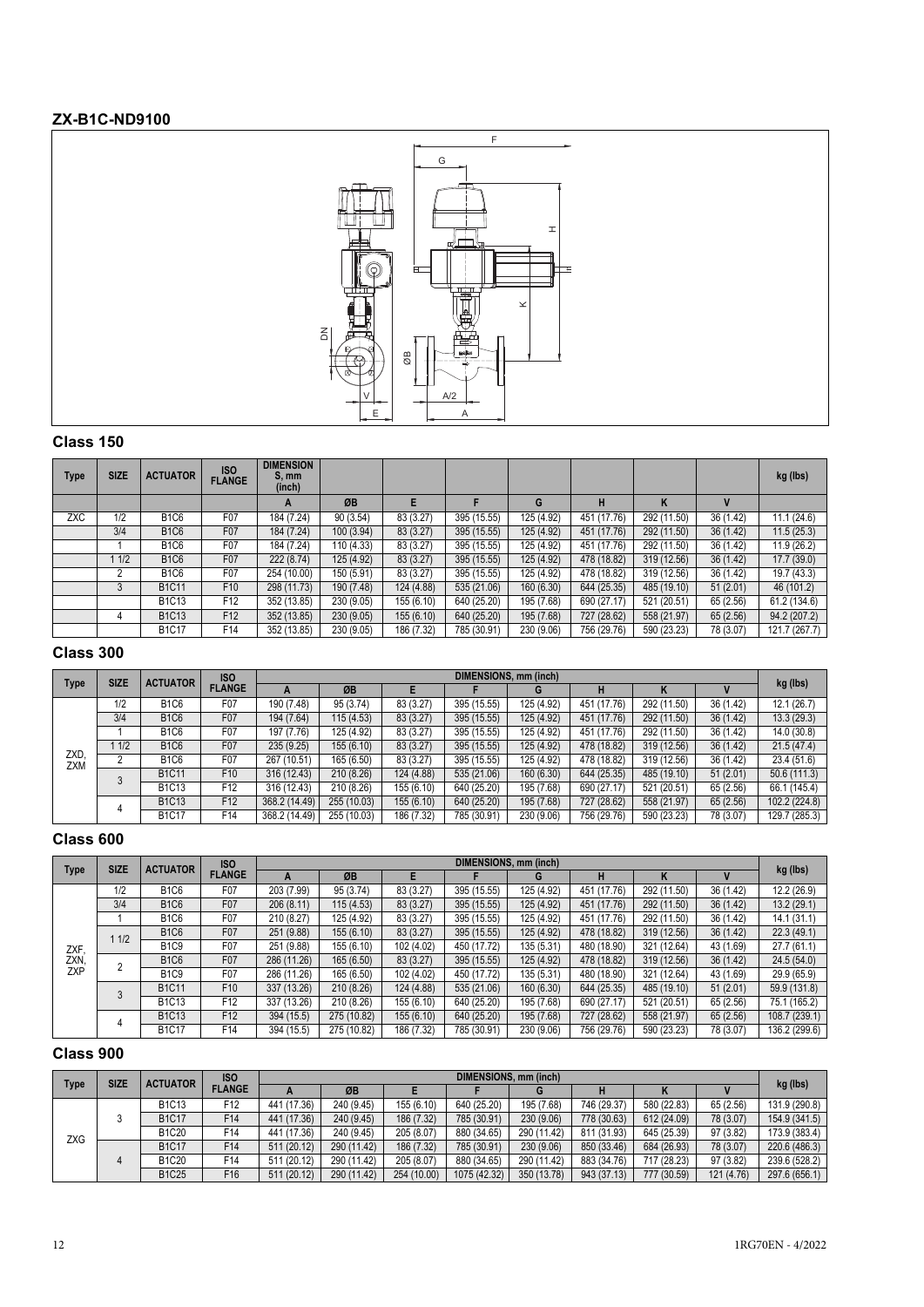#### **Class 1500**

|            | <b>SIZE</b> | <b>ACTUATOR</b>                | <b>ISO</b>      |             |             |             |              | DIMENSIONS, mm (inch) |             |             |            |               |
|------------|-------------|--------------------------------|-----------------|-------------|-------------|-------------|--------------|-----------------------|-------------|-------------|------------|---------------|
| Type       |             |                                | <b>FLANGE</b>   | A           | ØB          | Е           |              | G                     | н           |             |            | kg (lbs)      |
|            |             | <b>B1C6</b>                    | F07             | 292 (11.50) | 150 (5.91)  | 83 (3.27)   | 395 (15.55)  | 125 (4.92)            | 506 (19.92) | 347 (13.66) | 36 (1.42)  | 30.0(66.1)    |
|            |             | <b>B1C9</b>                    | F07             | 292 (11.50) | 150 (5.91)  | 102 (4.02)  | 450 (17.72)  | 135 (5.31)            | 508 (20.00) | 349 (13.74) | 43 (1.69)  | 35.4 (78.0)   |
|            | 1/2         | <b>B1C11</b>                   | F <sub>10</sub> | 333 (13.11) | 180 (7.09)  | 124 (4.88)  | 535 (21.06)  | 160 (6.30)            | 620 (24.41) | 461 (18.15) | 51(2.01)   | 56.3 (124.1)  |
|            |             | <b>B1C13</b>                   | F <sub>12</sub> | 333 (13.11) | 180 (7.09)  | 155(6.10)   | 640 (25.20)  | 195 (7.68)            | 656 (25.83) | 487 (19.17) | 65 (2.56)  | 71.5 (157.6)  |
|            | c           | <b>B1C11</b>                   | F10             | 375 (14.76) | 215 (8.46)  | 124 (4.88)  | 535 (21.06)  | 160 (6.30)            | 620 (24.41) | 461 (18.15) | 51 (2.01)  | 67.5 (148.7)  |
| <b>ZXH</b> |             | <b>B1C13</b>                   | F <sub>12</sub> | 375 (14.76) | 215 (8.46)  | 155(6.10)   | 640 (25.20)  | 195 (7.68)            | 656 (25.83) | 487 (19.17) | 65 (2.56)  | 82.6 (182.1)  |
|            |             | <b>B1C13</b>                   | F <sub>12</sub> | 460 (18.11) | 265 (10.43) | 155 (6.10)  | 640 (25.20)  | 195 (7.68)            | 746 (29.37) | 580 (22.83) | 65 (2.56)  | 142.9 (315.0) |
|            | 3           | <b>B1C17</b>                   | F14             | 460 (18.11) | 265 (10.43) | 186 (7.32)  | 785 (30.91)  | 230 (9.06)            | 778 (30.63) | 612 (24.09) | 78 (3.07)  | 165.9 (365.7) |
|            |             | B <sub>1</sub> C <sub>20</sub> | F14             | 460 (18.11) | 265 (10.43) | 205 (8.07)  | 880 (34.65)  | 290 (11.42)           | 811 (31.93) | 645 (25.39) | 97 (3.82)  | 184.9 (407.6) |
|            |             | <b>B1C17</b>                   | F14             | 530 (20.87) | 310 (12.20) | 186 (7.32)  | 785 (30.91)  | 230 (9.06)            | 850 (33.46) | 684 (26.93) | 78 (3.07)  | 235.1 (518.3) |
|            | 4           | <b>B1C20</b>                   | F14             | 530 (20.87) | 310 (12.20) | 205 (8.07)  | 880 (34.65)  | 290 (11.42)           | 883 (34.76) | 717 (28.23) | 97 (3.82)  | 254.1 (560.2) |
|            |             | <b>B1C25</b>                   | F <sub>16</sub> | 530 (20.87) | 310 (12.20) | 254 (10.00) | 1075 (42.32) | 350 (13.78)           | 943 (37.13) | 777 (30.59) | 121 (4.76) | 312.1 (688.1) |

#### **ZX-B1J-ND9100**



#### **Class 150**

| <b>TYPE</b> | <b>SIZE</b>    | <b>ACTUATOR</b> | <b>ISO</b>      |             |            |             | Dimensions, mm (inch) |             |             |             |           |               |
|-------------|----------------|-----------------|-----------------|-------------|------------|-------------|-----------------------|-------------|-------------|-------------|-----------|---------------|
|             |                |                 | <b>FLANGE</b>   | A           | ØB         | E.          |                       | G           | н           |             |           | kg (lbs)      |
|             | 1/2            | B1J 6           | F07             | 184 (7.24)  | 90(3.54)   | 100 (3.94)  | 485 (19.01)           | 118 (4.65)  | 451 (17.76) | 292 (11.50) | 36 (1.42) | 19.9 (43.9)   |
|             | 3/4            | B1J 6           | F07             | 184 (7.24)  | 100 (3.94) | 100 (3.94)  | 485 (19.01)           | 118 (4.65)  | 451 (17.76) | 292 (11.50) | 36(1.42)  | 20.3 (44.8)   |
|             |                | <b>B1J 6</b>    | F07             | 184 (7.24)  | 110(4.33)  | 100 (3.94)  | 485 (19.01)           | 118 (4.65)  | 451 (17.76) | 292 (11.50) | 36 (1.42) | 20.7 (45.6)   |
|             | 11/2           | <b>B1J 6</b>    | F07             | 222 (8.74)  | 125 (4.92) | 100 (3.94)  | 485 (19.01)           | 118 (4.65)  | 478 (18.82) | 319 (12.56) | 36 (1.42) | 26.5(58.4)    |
|             | 2              | <b>B1J 6</b>    | F07             | 254 (10.00) | 150 (5.91) | 100 (3.94)  | 485 (19.01)           | 118 (4.65)  | 478 (18.82) | 319 (12.56) | 36 (1.42) | 28.5 (62.8)   |
|             | 1/2            | <b>B1J 8</b>    | F07             | 184 (7.24)  | 90(3.54)   | 117(4.61)   | 555 (21.85)           | 135 (5.31)  | 453 (17.83) | 294 (11.57) | 43 (1.69) | 23.9(52.7)    |
|             | 3/4            | <b>B1J 8</b>    | F07             | 184 (7.24)  | 100 (3.94) | 117(4.61)   | 555 (21.85)           | 135 (5.31)  | 453 (17.83) | 294 (11.57) | 43 (1.69) | 24.3(53.6)    |
| <b>ZXC</b>  |                | <b>B1J 8</b>    | F07             | 184 (7.24)  | 110(4.33)  | 117(4.61)   | 555 (21.85)           | 135 (5.31)  | 453 (17.83) | 294 (11.57) | 43 (1.69) | 24.7(54.4)    |
|             | 1/2            | <b>B1J 8</b>    | F07             | 222 (8.74)  | 125 (4.92) | 117(4.61)   | 555 (21.85)           | 135 (5.31)  | 480 (18.90) | 321 (12.64) | 43 (1.69) | 30.5(67.2)    |
|             | $\overline{2}$ | <b>B1J 8</b>    | F07             | 254 (10.00) | 150 (5.91) | 117(4.61)   | 555 (21.85)           | 135 (5.31)  | 480 (18.90) | 321 (12.64) | 43 (1.69) | 32.5(71.6)    |
|             | 3              | B1J 10          | F <sub>10</sub> | 298 (11.73) | 190 (7.48) | 137 (5.39)  | 640 (25.20)           | 160 (6.30)  | 617 (24.29) | 458 (18.03) | 51(2.01)  | 60 (132)      |
|             |                | <b>B1J 12</b>   | F <sub>12</sub> | 352 (13.85) | 230 (9.05) | 172 (6.77)  | 815 (32.09)           | 195 (7.68)  | 690 (27.17) | 521 (20.51) | 65 (2.56) | 90.8 (199.8)  |
|             |                | <b>B1J 12</b>   | F <sub>12</sub> | 352 (13.85) | 230 (9.05) | 172 (6.77)  | 815 (32.09)           | 195 (7.68)  | 727 (28.62) | 558 (21.97) | 65 (2.56) | 123.8 (272.4) |
|             | 4              | <b>B1J 16</b>   | F14             | 352 (13.85) | 230(9.05)  | 211(8.31)   | 990 (38.98)           | 230 (9.06)  | 756 (29.76) | 590 (23.23) | 78 (3.07) | 168 (369.6)   |
|             |                | B1J 20          | F14             | 352 (13.85) | 230 (9.05) | 295 (11.61) | 1230 (48.43)          | 290 (11.42) | 796 (31.34) | 630 (24.80) | 97 (3.82) | 243 (534.6)   |

| <b>TYPE</b> | <b>SIZE</b>    | <b>ACTUATOR</b>     | <b>ISO</b>      |               |             |             | Dimensions, mm (inch) |             |             |             |           |              |
|-------------|----------------|---------------------|-----------------|---------------|-------------|-------------|-----------------------|-------------|-------------|-------------|-----------|--------------|
|             |                |                     | <b>FLANGE</b>   | A             | ØB          | F           |                       | G           | н           | ĸ           |           | kg (lbs)     |
|             | 1/2            | B1J 6               | F07             | 190 (7.48)    | 95 (3.74)   | 100 (3.94)  | 485 (19.01)           | 118 (4.65)  | 451 (17.76) | 292 (11.50) | 36 (1.42) | 20.9(46.1)   |
|             | 3/4            | <b>B1J 6</b>        | F07             | 194 (7.64)    | 115(4.53)   | 100 (3.94)  | 485 (19.01)           | 118 (4.65)  | 451 (17.76) | 292 (11.50) | 36 (1.42) | 22.1(48.7)   |
|             |                | <b>B1J 6</b>        | F07             | 197 (7.76)    | 125 (4.92)  | 100 (3.94)  | 485 (19.01)           | 118 (4.65)  | 451 (17.76) | 292 (11.50) | 36 (1.42) | 22.8 (50.3)  |
|             | 11/2           | <b>B1J 6</b>        | F07             | 235(9.25)     | 155(6.10)   | 100 (3.94)  | 485 (19.01)           | 118 (4.65)  | 478 (18.82) | 319 (12.56) | 36(1.42)  | 30.3(66.8)   |
|             | $\overline{2}$ | <b>B1J 6</b>        | F07             | 267 (10.51)   | 165 (6.50)  | 100 (3.94)  | 485 (19.01)           | 118 (4.65)  | 478 (18.82) | 319 (12.56) | 36(1.42)  | 32.2(71.0)   |
|             | 1/2            | <b>B1J 8</b>        | F07             | 190 (7.48)    | 95 (3.74)   | 117 (4.61)  | 555 (21.85)           | 135 (5.31)  | 453 (17.83) | 294 (11.57) | 43 (1.69) | 24.9(54.9)   |
|             | 3/4            | <b>B1J 8</b>        | F07             | 194 (7.64)    | 115(4.53)   | 117 (4.61)  | 555 (21.85)           | 135 (5.31)  | 453 (17.83) | 294 (11.57) | 43 (1.69) | 26.1 (57.5)  |
| ZXD,<br>ZXM |                | <b>B1J 8</b>        | F07             | 197 (7.76)    | 125 (4.92)  | 117(4.61)   | 555 (21.85)           | 135(5.31)   | 453 (17.83) | 294 (11.57) | 43 (1.69) | 26.8(59.1)   |
|             | 1/2            | <b>B1J 8</b>        | F07             | 235 (9.25)    | 155 (6.10)  | 117 (4.61)  | 555 (21.85)           | 135 (5.31)  | 480 (18.90) | 321 (12.64) | 43 (1.69) | 34.3(75.6)   |
|             | $\overline{2}$ | <b>B1J 8</b>        | F07             | 267 (10.51)   | 165 (6.50)  | 117(4.61)   | 555 (21.85)           | 135(5.31)   | 480 (18.90) | 321 (12.64) | 43 (1.69) | 36.2(79.8)   |
|             | 3              | B1J 10              | F <sub>10</sub> | 316 (12.43)   | 210 (8.26)  | 137 (5.39)  | 640 (25.20)           | 160 (6.30)  | 617 (24.29) | 458 (18.03) | 51(2.01)  | 64.9 (142.8) |
|             |                | B1J 12              | F <sub>12</sub> | 316 (12.43)   | 210 (8.26)  | 172 (6.77)  | 815 (32.09)           | 195 (7.68)  | 690 (27.17) | 521 (20.51) | 65 (2.56) | 95.7 (210.5) |
|             |                | B <sub>1</sub> J 12 | F <sub>12</sub> | 368.2 (14.49) | 255 (10.03) | 172 (6.77)  | 815 (32.09)           | 195 (7.68)  | 727 (28.62) | 558 (21.97) | 65 (2.56) | 131.8 (290)  |
|             | 4              | B1J 16              | F14             | 368.2 (14.49) | 255 (10.03) | 211(8.31)   | 990 (38.98)           | 230 (9.06)  | 756 (29.76) | 590 (23.23) | 78 (3.07) | 176 (387.2)  |
|             |                | B1J 20              | F14             | 368.2 (14.49) | 255 (10.03) | 295 (11.61) | 1230 (48.43)          | 290 (11.42) | 796 (31.34) | 630 (24.80) | 97 (3.82) | 251 (552.2)  |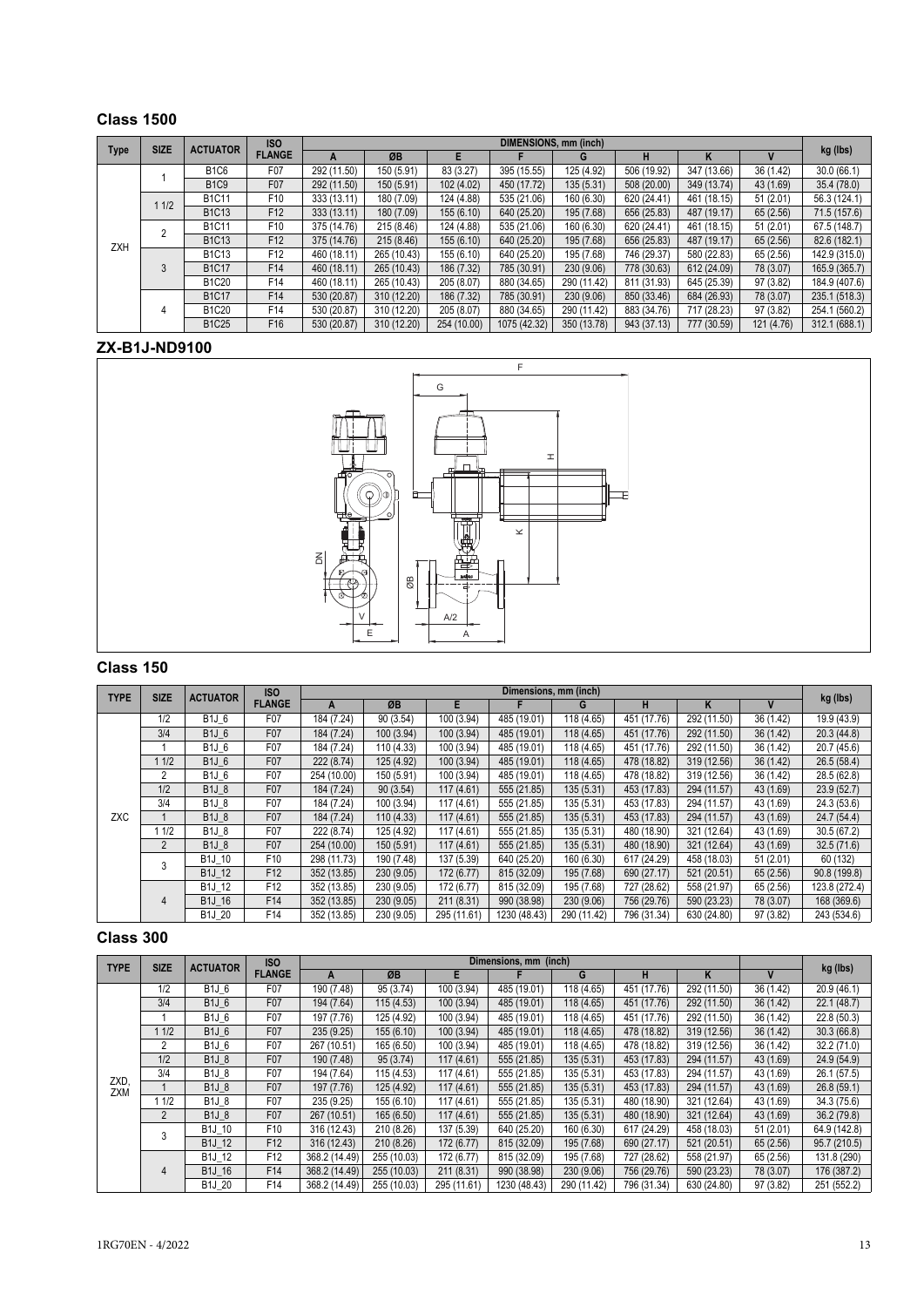#### **Class 600**

| <b>TYPE</b> | <b>SIZE</b>    | <b>ACTUATOR</b>                | <b>ISO</b>       |             |             |             | Dimensions, mm (inch) |             |             |             |             |               |
|-------------|----------------|--------------------------------|------------------|-------------|-------------|-------------|-----------------------|-------------|-------------|-------------|-------------|---------------|
|             |                |                                | <b>FLANGE</b>    | A           | ØB          | E.          |                       | G           | н           | Κ           | $\mathbf v$ | kg (lbs)      |
|             | 1/2            | <b>B1J 6</b>                   | F07              | 203 (7.99)  | 95 (3.74)   | 100 (3.94)  | 485 (19.01)           | 118 (4.65)  | 451 (17.76) | 292 (11.50) | 36 (1.42)   | 21(46.3)      |
|             | 3/4            | B1J 6                          | F07              | 206 (8.11)  | 115(4.53)   | 100 (3.94)  | 485 (19.01)           | 118 (4.65)  | 451 (17.76) | 292 (11.50) | 36 (1.42)   | 22 (48.5)     |
|             |                | B1J 6                          | F07              | 210 (8.27)  | 125 (4.92)  | 100 (3.94)  | 485 (19.01)           | 118 (4.65)  | 451 (17.76) | 292 (11.50) | 36 (1.42)   | 22.9 (50.5)   |
|             | 11/2           | B1J 6                          | F07              | 251 (9.88)  | 155(6.10)   | 100 (3.94)  | 485 (19.01)           | 118 (4.65)  | 478 (18.82) | 319 (12.56) | 36 (1.42)   | 31.1(68.6)    |
|             | 1/2            | <b>B1J 8</b>                   | F07              | 203 (7.99)  | 95 (3.74)   | 117 (4.61)  | 555 (21.85)           | 135 (5.31)  | 453 (17.83) | 294 (11.57) | 43 (1.69)   | 25.0(55.1)    |
|             | 3/4            | <b>B1J 8</b>                   | F07              | 206 (8.11)  | 115(4.53)   | 117 (4.61)  | 555 (21.85)           | 135 (5.31)  | 453 (17.83) | 294 (11.57) | 43 (1.69)   | 26.0 (57.3)   |
|             |                | <b>B1J 8</b>                   | F07              | 210 (8.27)  | 125 (4.92)  | 117 (4.61)  | 555 (21.85)           | 135 (5.31)  | 453 (17.83) | 294 (11.57) | 43 (1.69)   | 26.9(59.3)    |
| ZXF.        | 11/2           | <b>B1J 8</b>                   | F <sub>07</sub>  | 251 (9.88)  | 155(6.10)   | 117 (4.61)  | 555 (21.85)           | 135 (5.31)  | 480 (18.90) | 321 (12.64) | 43 (1.69)   | 35.1(77.4)    |
| ZXN.        |                | B1J 10                         | F <sub>10</sub>  | 251 (9.88)  | 155 (6.10)  | 137 (5.39)  | 640 (25.20)           | 160 (6.30)  | 494 (19.45) | 335 (13.19) | 51(2.01)    | 48.1 (106.0)  |
| <b>ZXP</b>  |                | B1J 6                          | F07              | 286 (11.26) | 165(6.50)   | 100 (3.94)  | 485 (19.01)           | 118 (4.65)  | 478 (18.82) | 319 (12.56) | 36(1.42)    | 33.3(73.4)    |
|             | $\overline{2}$ | <b>B1J 8</b>                   | F <sub>0</sub> 7 | 286 (11.26) | 165 (6.50)  | 117 (4.61)  | 555 (21.85)           | 135 (5.31)  | 480 (18.90) | 321 (12.64) | 43 (1.69)   | 37.3 (82.2)   |
|             |                | B1J 10                         | F <sub>10</sub>  | 286 (11.26) | 165(6.50)   | 137 (5.39)  | 640 (25.20)           | 160 (6.30)  | 494 (19.45) | 335 (13.19) | 51(2.01)    | 50.3 (110.9)  |
|             | 3              | B1J 10                         | F10              | 337 (13.26) | 210 (8.26)  | 137 (5.39)  | 640 (25.20)           | 160 (6.30)  | 617 (24.29) | 458 (18.03) | 51(2.01)    | 73.9 (162.6)  |
|             |                | <b>B1J 12</b>                  | F <sub>12</sub>  | 337 (13.26) | 210 (8.26)  | 172 (6.77)  | 815 (32.09)           | 195 (7.68)  | 690 (27.17) | 521 (20.51) | 65 (2.56)   | 104.7 (230.3) |
|             |                | B <sub>1</sub> J <sub>12</sub> | F <sub>12</sub>  | 394 (15.5)  | 275 (10.82) | 172 (6.77)  | 815 (32.09)           | 195 (7.68)  | 727 (28.62) | 558 (21.97) | 65 (2.56)   | 138.3 (140.5) |
|             | 4              | <b>B1J 16</b>                  | F <sub>14</sub>  | 394 (15.5)  | 275 (10.82) | 211 (8.31)  | 990 (38.98)           | 230 (9.06)  | 756 (29.76) | 590 (23.23) | 78 (3.07)   | 182.5 (401.5) |
|             |                | <b>B1J 20</b>                  | F14              | 394 (15.5)  | 275 (10.82) | 295 (11.61) | 1230 (48.43)          | 290 (11.42) | 796 (31.34) | 630 (24.80) | 97 (3.82)   | 257.5 (566.5) |

#### **Class900**

| <b>TYPE</b> | <b>SIZE</b> | <b>ACTUATOR</b> | <b>ISO</b>      | Dimensions, mm (inch) |             |             |              |             |             |             |            |                |
|-------------|-------------|-----------------|-----------------|-----------------------|-------------|-------------|--------------|-------------|-------------|-------------|------------|----------------|
|             |             |                 | <b>FLANGE</b>   | A                     | ØB          |             |              | G           |             |             |            | kg (lbs)       |
|             |             | <b>B1J 12</b>   | F <sub>12</sub> | 441 (17.36)           | 240 (9.45)  | 173 (6.81)  | 815 (32.09)  | 195 (7.68)  | 746 (29.37) | 580 (22.83) | 65 (2.56)  | 157 (348.1)    |
|             |             | <b>B1J 16</b>   | F14             | 441 (17.36)           | 240 (9.45)  | 211 (8.31)  | 990 (38.98)  | 230 (9.06)  | 778 (30.63) | 612 (24.09) | 78 (3.07)  | 200.9 (442.9)  |
| ZXG         |             | <b>B1J 20</b>   | F14             | 441 (17.36)           | 240 (9.45)  | 295 (11.61) | 1230 (48.43) | 290 (11.42) | 811 (31.93) | 645 (25.39) | 97 (3.82)  | 275.9 (608.3)  |
|             |             | <b>B1J 16</b>   | F14             | 511 (20.12)           | 290 (11.42) | 211 (8.31)  | 990 (38.98)  | 230 (9.06)  | 850 (33.46) | 684 (26.93) | 78 (3.07)  | 266.9 (588.4)  |
|             | 4           | <b>B1J 20</b>   | F14             | 511 (20.12)           | 290 (11.42) | 295 (11.61) | 1230 (48.43) | 290 (11.42) | 883 (34.76) | 717 (28.23) | 97 (3.82)  | 341.9 (753.8)  |
|             |             | B1J 25          | F16             | 511 (20.12)           | 290 (11.42) | 374 (14.72) | 1490 (58.66) | 350 (13.78) | 943 (37.13) | 777 (30.59) | 121 (4.76) | 516.9 (1139.6) |

|            | <b>SIZE</b><br><b>TYPE</b><br><b>ACTUATOR</b> | <b>ISO</b>    |                 |             |             | Dimensions, mm (inch) |              |             |             |             |             |               |
|------------|-----------------------------------------------|---------------|-----------------|-------------|-------------|-----------------------|--------------|-------------|-------------|-------------|-------------|---------------|
|            |                                               |               | <b>FLANGE</b>   | A           | ØB          | E                     |              | G           | н           | K           | $\mathbf v$ | kg (lbs)      |
|            |                                               | <b>B1J 6</b>  | F07             | 292 (11.50) | 150 (5.91)  | 100 (3.94)            | 485 (19.01)  | 118 (4.65)  | 451 (17.76) | 292 (11.50) | 36 (1.42)   | 38.8 (85.5)   |
|            |                                               | <b>B1J 8</b>  | F07             | 292 (11.50) | 150 (5.91)  | 117(4.61)             | 555 (21.85)  | 135 (5.31)  | 453 (17.83) | 294 (11.57) | 43 (1.69)   | 42.8 (94.3)   |
|            |                                               | B1J 10        | F <sub>10</sub> | 333 (13.11) | 180 (7.09)  | 137 (5.39)            | 640 (25.20)  | 160 (6.30)  | 522 (20.55) | 363 (14.29) | 51(2.01)    | 55.8 (123.0)  |
|            | 11/2                                          | <b>B1J 10</b> | F <sub>10</sub> | 333 (13.11) | 180 (7.09)  | 137 (5.39)            | 640 (25.20)  | 160 (6.30)  | 620 (24.41) | 461 (18.15) | 51(2.01)    | 70.3 (155.0)  |
|            |                                               | B1J_12        | F <sub>12</sub> | 333 (13.11) | 180 (7.09)  | 172 (6.77)            | 815 (32.09)  | 195 (7.68)  | 656 (25.83) | 487 (19.17) | 65 (2.56)   | 97.5 (214.9)  |
|            | $\overline{2}$                                | B1J_10        | F <sub>10</sub> | 375 (14.76) | 215 (8.46)  | 137 (5.39)            | 640 (25.20)  | 160 (6.30)  | 620 (24.41) | 461 (18.15) | 51(2.01)    | 81.5 (179.6)  |
| <b>ZXH</b> |                                               | <b>B1J 12</b> | F <sub>12</sub> | 375 (14.76) | 215 (8.46)  | 172 (6.77)            | 815 (32.09)  | 195 (7.68)  | 656 (25.83) | 487 (19.17) | 65 (2.56)   | 108.6 (239.4) |
|            |                                               | <b>B1J 12</b> | F12             | 460 (18.11) | 265 (10.43) | 173 (6.81)            | 815 (32.09)  | 195 (7.68)  | 746 (29.37) | 580 (22.83) | 65 (2.56)   | 168.9 (372.4) |
|            | 3                                             | <b>B1J 16</b> | F14             | 460 (18.11) | 265 (10.43) | 211 (8.31)            | 990 (38.98)  | 230 (9.06)  | 778 (30.63) | 612 (24.09) | 78 (3.07)   | 211.9 (467.2) |
|            |                                               | B1J_20        | F <sub>14</sub> | 460 (18.11) | 265 (10.43) | 295 (11.61)           | 1230 (48.43) | 290 (11.42) | 811 (31.93) | 645 (25.39) | 97 (3.82)   | 286.9 (632.5) |
|            |                                               | <b>B1J 16</b> | F14             | 530 (20.87) | 310 (12.20) | 211 (8.31)            | 990 (38.98)  | 230 (9.06)  | 850 (33.46) | 684 (26.93) | 78 (3.07)   | 281.1 (619.7) |
|            | 4                                             | B1J 20        | F14             | 530 (20.87) | 310 (12.20) | 295 (11.61)           | 1230 (48.43) | 290 (11.42) | 883 (34.76) | 717 (28.23) | 97 (3.82)   | 356.1 (785.1) |
|            |                                               | <b>B1J 25</b> | F16             | 530 (20.87) | 310 (12.20) | 374 (14.72)           | 1490 (58.66) | 350 (13.78) | 943 (37.13) | 777 (30.59) | 121 (4.76)  | 531.1 (1170.9 |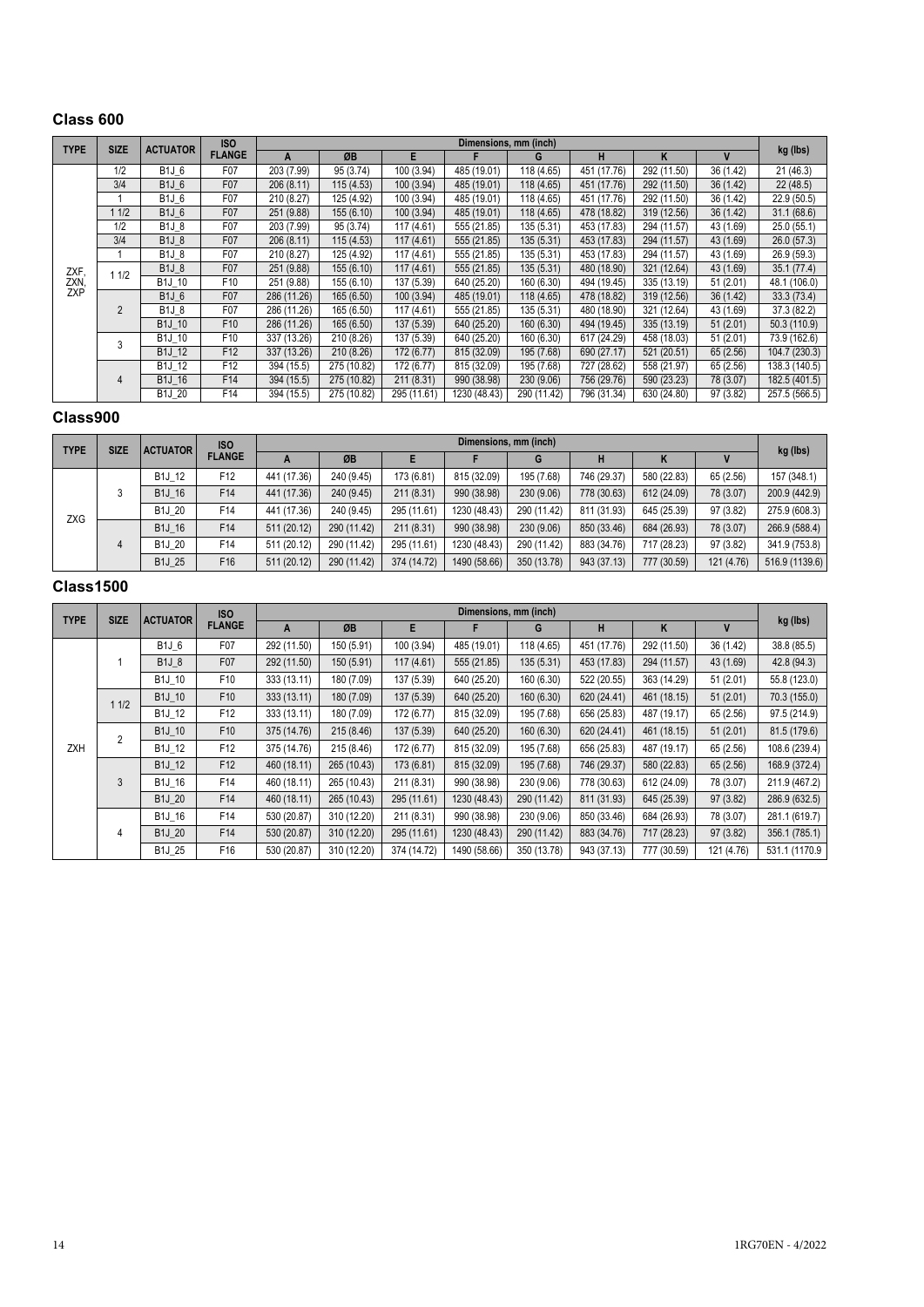#### **ZX-QPX-ND9100**



#### **Class 150**

| <b>TYPE</b> | <b>SIZE</b> | <b>ACTUATOR</b> | <b>ISO</b>      |             |            |             |             | DIMENSIONS, mm (inch) |             |             |           |             | kg (lbs)    |
|-------------|-------------|-----------------|-----------------|-------------|------------|-------------|-------------|-----------------------|-------------|-------------|-----------|-------------|-------------|
|             |             |                 | <b>FLANGE</b>   |             | ØΒ         |             |             |                       |             |             |           |             |             |
|             | 1/2         | QPX1C           | F05             | 184 (7.24)  | 90 (3.54)  | 142 (5.59)  | 338 (13.31) | 330 (12.99)           | 430 (16.93) | 271 (10.67) | 36 (1.42) | 197 (7.76)  | 17.9 (39.5) |
|             | 3/4         | QPX1C           | F05             | 184 (7.24)  | 100 (3.94) | 142 (5.59)  | 338 (13.31) | 330 (12.99)           | 430 (16.93) | 271 (10.67) | 36(1.42)  | 197 (7.76)  | 18.3 (40,3) |
|             |             | QPX1C           | F05             | 184 (7.24)  | 110 (4.33) | 142 (5.59)  | 338 (13.31) | 330 (12.99)           | 430 (16.93) | 271 (10.67) | 36 (1.42) | 197 (7.76)  | 18.7(41.0)  |
| ZXC         | 11/2        | QPX2C           | F07             | 222 (8.74)  | 125 (4.92) | 156 (6.14)  | 430 (16.93) | 389 (15.31)           | 464 (18.27) | 305 (12.01) | 42 (1.65) | 228 (8.98)  | 32.5(71.6)  |
|             |             | QPX2C           | F07             | 254 (10.00) | 150 (5.91) | 156 (6.14)  | 430 (16.93) | 389 (15.31)           | 464 (18.27) | 305 (12.01) | 42 (1.65) | 228 (8.98)  | 34.4 (75.8) |
|             |             | QPX4C           | F <sub>10</sub> | 298 (11.73) | 190 (7.48) | 228 (8.98)  | 592 (23.31) | 452 (17.8)            | 612 (24.1)  | 453 (17.83) | 68 (2.68) | 320 (12.6)  | 83 (182.6)  |
|             |             | QPX5C           | F12             | 352 (13.85) | 230 (9.05) | 276 (10.87) | 721 (28.39) | 561 (22.09)           | 681 (26.81) | 522 (20.55) | 85 (3.35) | 382 (15.04) | 170 (374)   |

#### **Class 300**

| <b>TYPE</b>       | <b>SIZE</b> | <b>ACTUATOR</b> | <b>ISO</b>      |               |             |             |             | DIMENSIONS, mm (inch) |             |             |           |             | kg (lbs)     |
|-------------------|-------------|-----------------|-----------------|---------------|-------------|-------------|-------------|-----------------------|-------------|-------------|-----------|-------------|--------------|
|                   |             |                 | <b>FLANGE</b>   |               | ØB          |             |             | G                     |             | N           |           |             |              |
|                   | 1/2         | QPX1C           | F05             | 190(7.48)     | 95 (3.74)   | 142 (5.59)  | 338 (13.31) | 330 (12.99)           | 430 (16.93) | 271 (10.67) | 36 (1.42) | 197 (7.76)  | 18.6 (41.0)  |
|                   | 3/4         | QPX1C           | F05             | 194 (7.64)    | 115(4.53)   | 142 (5.59)  | 338 (13.31) | 330 (12.99)           | 430 (16.93) | 271 (10.67) | 36 (1.42) | 197 (7.76)  | 19.8 (43.7)  |
|                   |             | QPX1C           | F05             | 197 (7.76)    | 125 (4.92)  | 142 (5.59)  | 338 (13.31) | 330 (12.99)           | 430 (16.93) | 271 (10.67) | 36 (1.42) | 197 (7.76)  | 20.5 (45.2)  |
|                   | 11/2        | QPX2C           | F07             | 235(9.25)     | 155(6.10)   | 156 (6.14)  | 430 (16.93) | 389 (15.31)           | 464 (18.27) | 305 (12.01) | 42 (1.65) | 228 (8.98)  | 36.0 (79.4)  |
| ZXD<br><b>ZXM</b> |             | QPX3C           | F07             | 235 (9.25)    | 155 (6.10)  | 190 (7.48)  | 520 (20.47) | 446 (17.56)           | 472 (18.58) | 313 (12.32) | 53 (2.09) | 274 (10.79) | 50.0 (110.2) |
|                   |             | QPX2C           | F07             | 267 (10.51)   | 165 (6.50)  | 156 (6.14)  | 430 (16.93) | 389 (15.31)           | 464 (18.27) | 305 (12.01) | 42 (1.65) | 228 (8.98)  | 37.9(83.2)   |
|                   |             | QPX3C           | F07             | 267 (10.51)   | 165 (6.50)  | 190 (7.48)  | 520 (20.47) | 446 (17.56)           | 472 (18.58) | 313 (12.32) | 53 (2.09) | 274 (10.79) | 51.9 (114.4) |
|                   |             | QPX4C           | F <sub>10</sub> | 316 (12.43)   | 210(8.26)   | 228 (8.98)  | 592 (23.31) | 452 (17.8)            | 612 (24.1)  | 453 (17.83) | 68 (2.68) | 320 (12.6)  | 87.9 (193.4) |
|                   |             | QPX5C           | F <sub>12</sub> | 368.2 (14.49) | 255 (10.03) | 276 (10.87) | 721 (28.39) | 561 (22.09)           | 681 (26.81) | 522 (20.55) | 85 (3.35) | 382 (15.04) | (391.6)      |

#### **Class 600**

| <b>TYPE</b> | <b>SIZE</b> | <b>ACTUATOR</b> | <b>ISO</b>      |                |             |             |             | DIMENSIONS, mm (inch) |             |             |           |             |               |
|-------------|-------------|-----------------|-----------------|----------------|-------------|-------------|-------------|-----------------------|-------------|-------------|-----------|-------------|---------------|
|             |             |                 | <b>FLANGE</b>   |                | ØB          |             |             | G                     | н           |             |           |             | kg (lbs)      |
|             | 1/2         | QPX1C           | F05             | 203 (7.99)     | 95 (3.74)   | 142 (5.59)  | 338 (13.31) | 330 (12.99)           | 430 (16.93) | 271 (10.67) | 36 (1.42) | 197 (7.76)  | 18.7 (41.0)   |
|             | 3/4         | QPX1C           | F05             | 206(8.11)      | 115(4.53)   | 142 (5.59)  | 338 (13.31) | 330 (12.99)           | 430 (16.93) | 271 (10.67) | 36(1.42)  | 197 (7.76)  | 19.7(43.4)    |
|             |             | QPX1C           | F05             | 210 (8.27)     | 125 (4.92)  | 142 (5.59)  | 338 (13.31) | 330 (12.99)           | 430 (16.93) | 271 (10.67) | 36 (1.42) | 197 (7.76)  | 20.6 (45.4)   |
|             |             | QPX2C           | F07             | 210 (8.27)     | 125 (4.92)  | 156 (6.14)  | 430 (16.93) | 389 (15.31)           | 437 (17.20) | 278 (10.94) | 42 (1.65) | 228 (8.98)  | 28.6 (63.1)   |
| ZXF<br>ZXN  | 11/2        | QPX2C           | F07             | 251 (9.88)     | 155 (6.10)  | 156 (6.14)  | 430 (16.93) | 389 (15.31)           | 464 (18.27) | 305 (12.01) | 42 (1.65) | 228 (8.98)  | 36.8 (81.1)   |
| ZXP         |             | QPX3C           | F07             | 251 (9.88)     | 155(6.10)   | 190 (7.48)  | 520 (20.47) | 446 (17.56)           | 472 (18.58) | 313 (12.32) | 53 (2.09) | 274 (10.79) | 50.8 (112.0)  |
|             |             | QPX2C           | F07             | 286 (11.26)    | 165 (6.50)  | 156 (6.14)  | 430 (16.93) | 389 (15.31)           | 464 (18.27) | 305 (12.01) | 42 (1.65) | 228 (8.98)  | 39.0 (86.0)   |
|             |             | QPX3C           | F07             | 286 (11.26)    | 165(6.50)   | 190 (7.48)  | 520 (20.47) | 446 (17.56)           | 472 (18.58) | 313 (12.32) | 53 (2.09) | 274 (10.79) | 53.0(116.8)   |
|             |             | QPX4C           | F <sub>10</sub> | 337<br>(13.26) | 210 (8.26)  | 228 (8.98)  | 592 (23.31) | 452 (17.8)            | 612 (24.1)  | 453 (17.83) | 68 (2.68) | 320 (12.6)  | 96.9 (213.2)  |
|             |             | QPX5C           | F <sub>12</sub> | 394 (15.5)     | 275 (10.82) | 276 (10.87) | 721 (28.39) | 561 (22.09)           | 681 (26.81  | 522 (20.55) | 85 (3.35) | 382 (15.04) | 184.5 (405.9) |

#### **Class 900**

| Type       | <b>SIZE</b><br><b>ACTUATOR</b> | <b>ISO FLANGE</b> |           |                     |            |             | DIMENSIONS, mm (inch) |             |             |             |          | kg (lbs)    |               |
|------------|--------------------------------|-------------------|-----------|---------------------|------------|-------------|-----------------------|-------------|-------------|-------------|----------|-------------|---------------|
|            |                                |                   |           |                     | ØB         |             |                       |             |             |             |          |             |               |
| <b>ZXC</b> |                                | QPX5C             | F A<br>-- | (17.36)<br>111<br>4 | 240 (9.45) | 276 (10.87) | 768 (30.24)           | 608 (23.94) | 738 (29.06) | 572 (22.52) | 85 (3.35 | 382 (15.04) | 207.9 (458.3) |

|             | <b>SIZE</b><br><b>ACTUATOR</b> |       | <b>ISO</b>      |             | DIMENSIONS, mm (inch) |             |             |             |             |             |           |             |               |  |
|-------------|--------------------------------|-------|-----------------|-------------|-----------------------|-------------|-------------|-------------|-------------|-------------|-----------|-------------|---------------|--|
| <b>Type</b> |                                |       | <b>FLANGE</b>   |             | ØΒ                    |             |             |             |             |             |           |             | kg (lbs)      |  |
|             |                                | QPX2C | F07             | 292 (11.50) | 150 (5.91)            | 156 (6.14)  | 430 (16.93) | 389 (15.31) | 492 (19.37) | 333 (13.11) | 42 (1.65) | 228 (8.98)  | 44.8 (98.8)   |  |
| ZXH         | 1/2                            | QPX4C | F10             | 333 (13.11) | 180 (7.09)            | 228 (8.98)  | 592 (23.31) | 495 (19.49) | 609 (23.98) | 450 (17.72) | 68 (2.68) | 320 (12.60) | 93.5 (206.1)  |  |
|             |                                | QPX4C | F <sub>10</sub> | 375 (14.76) | 215(8.46)             | 228 (8.98)  | 592 (23.31) | 495 (19.49) | 609 (23.98) | 450 (17.72) | 68 (2.68) | 320 (12.60) | 104.7 (230.8) |  |
|             |                                | QPX5C | F12             | 460 (18.11) | 265 (10.43)           | 276 (10.87) | 768 (30.24) | 608 (23.94) | 738 (29.06) | 572 (22.52) | 85 (3.35) | 382 (15.04) | 218.9 (482.6) |  |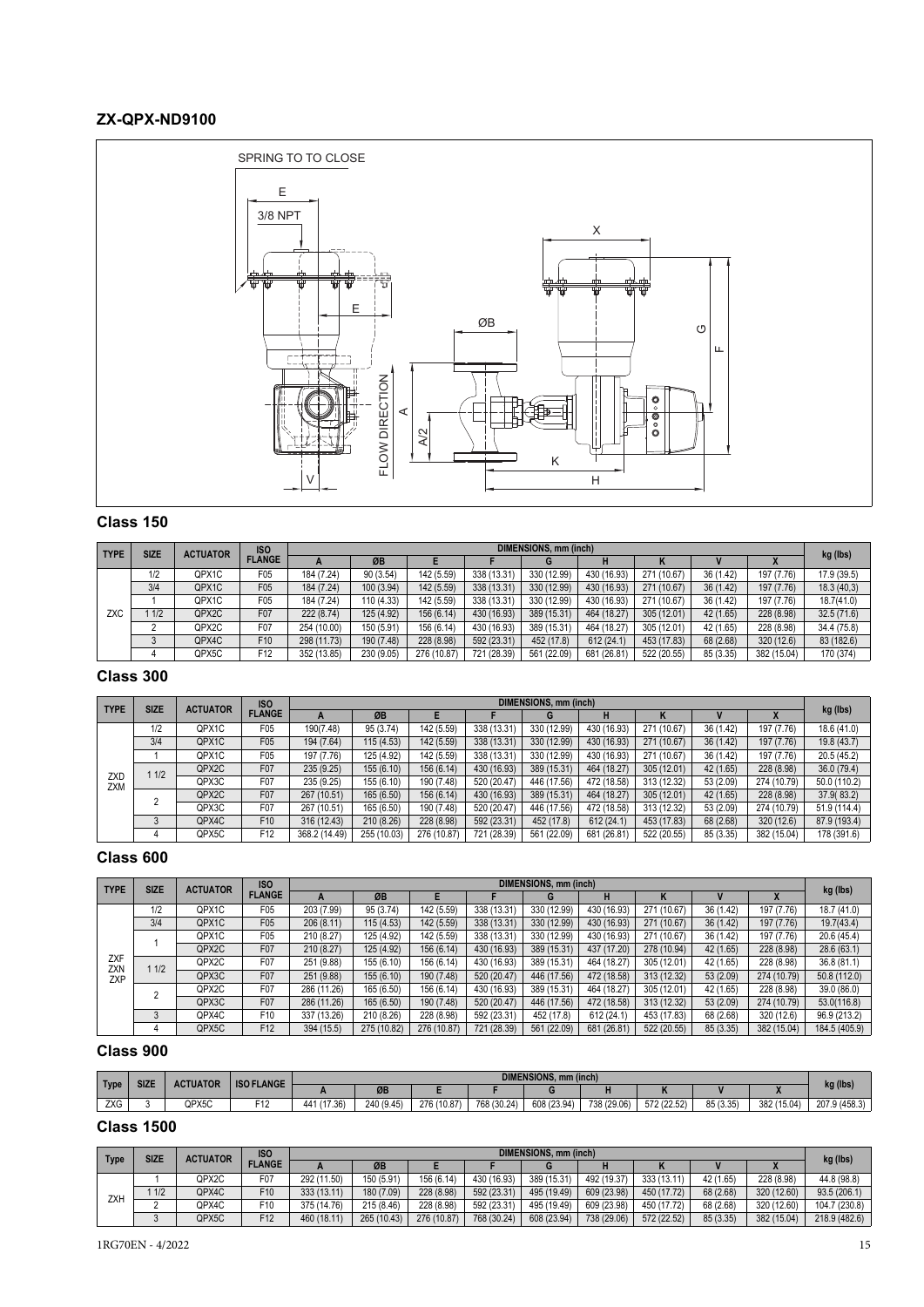## <span id="page-15-0"></span>12 TYPE CODE

| Neles™ RotaryGlobe Control Valve, Series ZX |  |  |  |  |  |      |  |  |  |  |
|---------------------------------------------|--|--|--|--|--|------|--|--|--|--|
|                                             |  |  |  |  |  |      |  |  |  |  |
| <u>_</u>                                    |  |  |  |  |  | L060 |  |  |  |  |

**1. VALVE SERIES, CONNECTION AND FACE TO FACE LENGTH** ZX <br>
27 37-39<br>
27-39<br>
27-39

| 2. | PRESSURE RATING, FLANGES, FLANGE DRILLINGS       |
|----|--------------------------------------------------|
| C  | ASME class 150                                   |
| D  | ASME class 300                                   |
| F  | ASME class 600                                   |
| G  | ASME class 900                                   |
| н  | ASME class 1500                                  |
| M  | PN40 (PN10-40) (body face to face acc. ASME 300) |
| N  | PN63 (body face to face acc. ASME 600)           |
| P  | PN100 (body face to face acc. ASME 600)          |

| 3.    | <b>SIZE</b>     |
|-------|-----------------|
| 0H    | $\frac{1}{2}$   |
| 3Q    | $\frac{3}{4}$ " |
| 01    | 1"              |
| 1H    | $1\frac{1}{2}$  |
| 02    | 2"              |
| $03*$ | 3"              |
| $04*$ | 4"              |

\*) 3" and 4" only available in ASME pressure classes 900 and 1500

| 4. | <b>BODY MATERIAL &amp; BODY RELATED MATERIALS</b> |
|----|---------------------------------------------------|
|    | Standard materials                                |
|    | Body and bonnet                                   |
| Α  | CF8M / 1.4408                                     |
| D  | WCC / 1.0619                                      |
|    | Optional materials                                |
|    | Body and bonnet                                   |
|    | WC6 / F11 Cl 2                                    |

| 5.                 | PLUG, STEM, PIN AND SEAT CAGE MATERIALS |                 |             |            |  |  |  |
|--------------------|-----------------------------------------|-----------------|-------------|------------|--|--|--|
| Standard materials |                                         |                 |             |            |  |  |  |
|                    | Plug                                    | Stem and pin    | Seat Cage   | Max. temp. |  |  |  |
| Α                  | 17-4PH + HCr                            | AISI 316        | Nitronic 60 | 425 °C     |  |  |  |
| Optional materials |                                         |                 |             |            |  |  |  |
|                    | Plug                                    | Stem and pin    | Seat Cage   | Max. temp. |  |  |  |
| J                  | 17-4PH + HCr                            | <b>AISI 316</b> | Nitronic 50 | 425 °C     |  |  |  |

| 6. | <b>PACKING</b>       | <b>SEALS</b> |
|----|----------------------|--------------|
|    | <b>STANDARD</b>      |              |
| A  | <b>PTFE</b>          | Graphite     |
| T  | Live loaded PTFE     | Graphite     |
| F  | Graphite             | Graphite     |
| G  | Live loaded graphite | Graphite     |
|    | <b>OPTIONAL</b>      |              |
| P  | <b>PTFE</b>          | <b>PTFE</b>  |
| S  | Live loaded PTFE     | <b>PTFE</b>  |

| 7.                                                    | <b>TRIM</b>                                                                              |                         |                                                |  |  |  |  |
|-------------------------------------------------------|------------------------------------------------------------------------------------------|-------------------------|------------------------------------------------|--|--|--|--|
| C <sub>V</sub> VALUES FOR SIZES DN15 - DN25 / 1/2"-1" |                                                                                          |                         |                                                |  |  |  |  |
| <b>TRIM</b><br><b>TYPE</b>                            | DESCRIPTION (SIZE)                                                                       | C <sub>V</sub><br>VALUE | <b>INITIAL</b><br>OPENINGS<br>(h0) in %        |  |  |  |  |
| L001                                                  | Linear (DN15-DN25 / 1/2" - 1")                                                           | 0.1                     | 16.7                                           |  |  |  |  |
| L003                                                  | Linear (DN15-DN25 / 1/2" - 1")                                                           | 0.3                     | 16.7                                           |  |  |  |  |
| L011                                                  | Linear (DN15-DN25 / 1/2" - 1")                                                           | 1.1                     | 16.7                                           |  |  |  |  |
| L025                                                  | Linear (DN15-DN25 / 1/2" - 1")                                                           | 2.5                     | 16.7                                           |  |  |  |  |
| L060                                                  | Linear (DN20-DN25 / 3/4" - 1")                                                           | 6.0                     | 15.0                                           |  |  |  |  |
| L <sub>120</sub>                                      | Linear (DN25 / 1")                                                                       | 12.0                    | 12.8                                           |  |  |  |  |
| E011                                                  | Equal % (DN15-DN25 / 1/2" - 1")                                                          | 1.1                     | 8.9                                            |  |  |  |  |
| E022                                                  | Equal % (DN15-DN25 / 1/2" - 1")                                                          | 2.2                     | 15.6                                           |  |  |  |  |
| E043                                                  | Equal % (DN15-DN25 / 1/2" - 1")                                                          | 4.3                     | 15.0                                           |  |  |  |  |
| E090                                                  | Equal % (DN 25 / 1")                                                                     | 9.0                     | 12.8                                           |  |  |  |  |
| B020                                                  | Balanced trim for high $\Delta p$ and noise reduction. Linear<br>(DN15-DN25 / 1/2" - 1") | 2.0                     | 15.0                                           |  |  |  |  |
| <b>B050</b>                                           | Balanced trim for high $\Delta p$ and noise reduction. Linear<br>(DN20-DN25 / 3/4" - 1") | 5.0                     | 15.0                                           |  |  |  |  |
|                                                       | CV VALUES FOR SIZES DN40 - DN50 / 1 1/2"- 2"                                             |                         |                                                |  |  |  |  |
| <b>TRIM</b><br><b>TYPE</b>                            | <b>DESCRIPTION</b>                                                                       | C <sub>V</sub><br>VALUE | <b>INITIAL</b><br><b>OPENINGS</b><br>(h0) in % |  |  |  |  |
| L030                                                  | Linear                                                                                   | 3.0                     | 15.0                                           |  |  |  |  |
| L070                                                  | Linear                                                                                   | 7.0                     | 15.0                                           |  |  |  |  |
| L <sub>150</sub>                                      | Linear                                                                                   | 15.0                    | 13.3                                           |  |  |  |  |
| L310                                                  | Linear                                                                                   | 31.0                    | 12.8                                           |  |  |  |  |
| E115                                                  | Equal %                                                                                  | 11.5                    | 13.3                                           |  |  |  |  |
| E260                                                  | Equal %                                                                                  | 26.0                    | 12.8                                           |  |  |  |  |
| <b>B050</b>                                           | Balanced trim for high $\Delta p$ and noise<br>reduction. Linear.                        | 6.0                     | 15.0                                           |  |  |  |  |
| B <sub>130</sub>                                      | Balanced trim for high $\Delta p$ and noise<br>reduction. Linear.                        | 13.0                    | 15.0                                           |  |  |  |  |
|                                                       | C <sub>V</sub> VALUES FOR SIZE DN 80 / 3"                                                |                         |                                                |  |  |  |  |
| <b>TRIM</b><br><b>TYPE</b>                            | <b>DESCRIPTION</b>                                                                       | C <sub>V</sub><br>VALUE | INITIAL<br><b>OPENINGS</b><br>(h0) in %        |  |  |  |  |
| L <sub>180</sub>                                      | Linear                                                                                   | 18                      | 8.9                                            |  |  |  |  |
| L350                                                  | Linear                                                                                   | 35                      | 9.4                                            |  |  |  |  |
| L550                                                  | Linear                                                                                   | 55                      | 8.3                                            |  |  |  |  |
| E320                                                  | Equal %                                                                                  | 32                      | 10.0                                           |  |  |  |  |
| E460                                                  | Equal %                                                                                  | 46                      | 8.9                                            |  |  |  |  |
| B130                                                  | Balanced trim for high $\Delta p$ and noise<br>reduction. Linear.                        | 13                      | 9.4                                            |  |  |  |  |
| B280                                                  | Balanced trim for high $\Delta p$ and noise<br>reduction. Linear.                        | 28                      | 9.4                                            |  |  |  |  |
|                                                       | C <sub>V</sub> VALUES FOR SIZE DN 100 / 4"                                               |                         |                                                |  |  |  |  |
| <b>TRIM</b><br><b>TYPE</b>                            | <b>DESCRIPTION</b>                                                                       | C <sub>V</sub><br>VALUE | INITIAL<br>OPENINGS<br>(h0) in %               |  |  |  |  |
| L350                                                  | Linear                                                                                   | 35                      | 9.4                                            |  |  |  |  |
| L700                                                  | Linear                                                                                   | 70                      | 9.4                                            |  |  |  |  |
| L1150                                                 | Linear                                                                                   | 115                     | 9.4                                            |  |  |  |  |
| E540                                                  | Equal %                                                                                  | 54                      | 9.4                                            |  |  |  |  |
| E800                                                  | Equal %                                                                                  | 80                      | 9.4                                            |  |  |  |  |
| B <sub>280</sub>                                      | Balanced trim for high $\Delta p$ and noise<br>reduction. Linear.                        | 28                      | 10.0                                           |  |  |  |  |
| B520                                                  | Balanced trim for high Ap and noise<br>reduction. Linear.                                | 52                      | 10.0                                           |  |  |  |  |

Subject to change without prior notice.